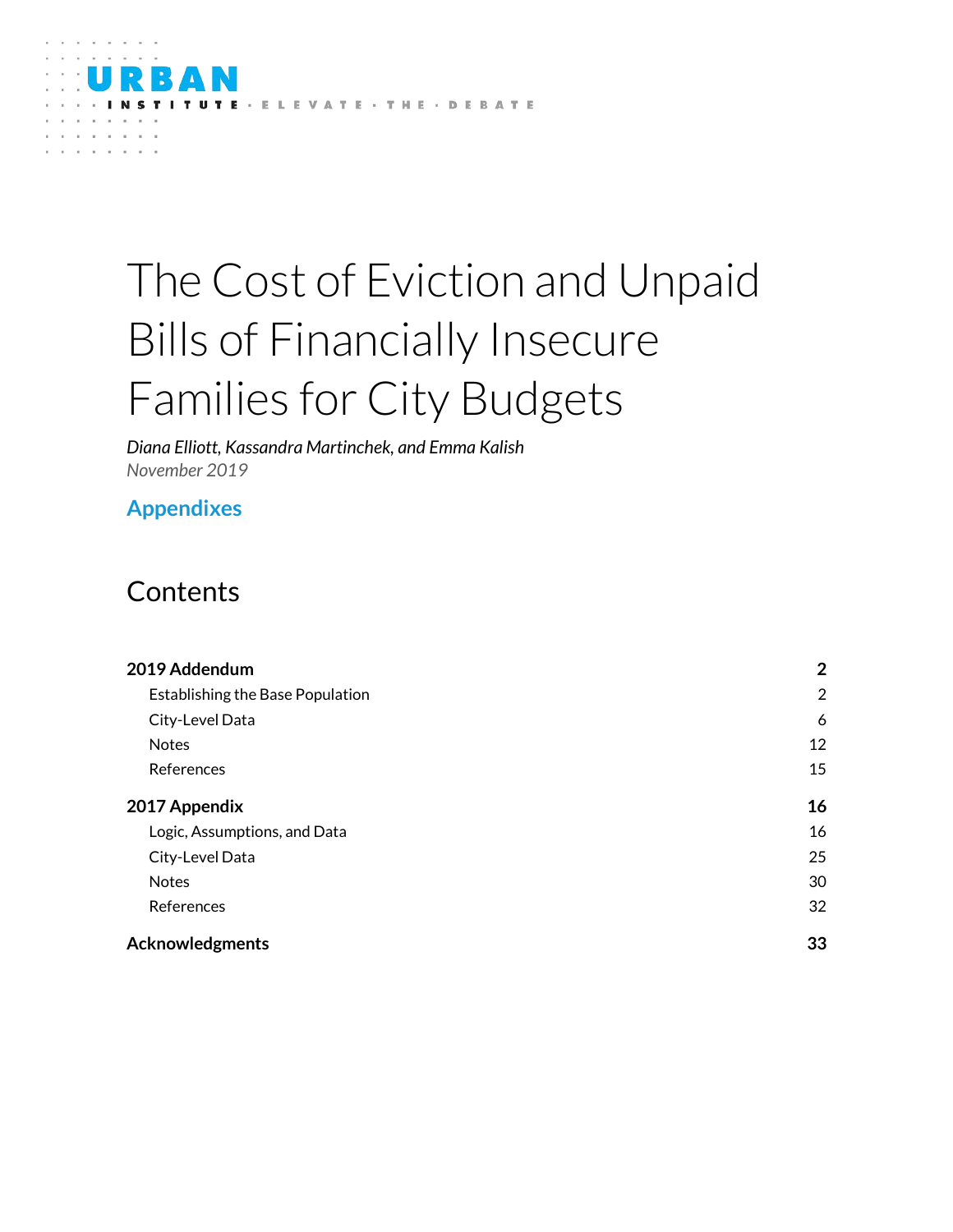# <span id="page-1-0"></span>2019 Addendum

This technical addendum describes the data sources used to generate estimates of the impact of residents' financial insecurity on city budgets in the 2019 series of factsheets "Cost of Resident Financial Insecurity to Cities." It is designed as a supplement to the original technical appendix (pages 16–33 of this document), which details the logic models, theoretical underpinnings, and initial data sources used in both the 2017 and 2019 versions.

# <span id="page-1-1"></span>Establishing the Base Population

In determining the number of households in each city who may experience an income or expense disruption in 2019, we follow the same assumptions as we did in 2017. We use 26 percent of households as a lower bound (e.g., the share of households who may experience an income disruption) and 60 percent as an upper bound (e.g., the share of households who may experience an expense disruption). Though these parameters remain the same, we use US Census Bureau counts of households in each city from the 2017 American Community Survey (ACS) (appendix table A.1).[1](#page-1-2) These household counts are used, along with the share of households who may experience income or expense disruptions, to produce the range of households that would theoretically experience income or expense disruptions that year.

As was described in the original 2017 technical appendix, we might expect that the range of households affected by income or expense disruptions to be theoretically lower in cities with stronger economies (indicated by an unemployment rate below the national rate) and higher in cities with weaker economies (indicated by an unemployment rate above the national rate, which was 3.9 percent in 2018). We use city-specific unemployment data from the Bureau of Labor Statistics (BLS) in 2018 (appendix table A.1) and multiply the range of households affected by income and expense disruptions by the ratio of the city-specific unemployment rate relative to the national rate.<sup>[2](#page-1-3)</sup>

<span id="page-1-3"></span><span id="page-1-2"></span>Additionally, we use the same nonretirement savings threshold as 2017 (\$2,000) to define financially healthy residents. Research suggests that families with a savings cushion as little as \$250 to \$749 are less likely to be evicted or miss a housing or utility payment when income disruptions occur (McKernan et al. 2016). Families with higher savings of over \$2,000 are more financially resilient than middle-income families without savings and experience less hardship (McKernan et al. 2016). As a result, we use \$2,000 as the threshold for measuring financially resilient residents in this analysis.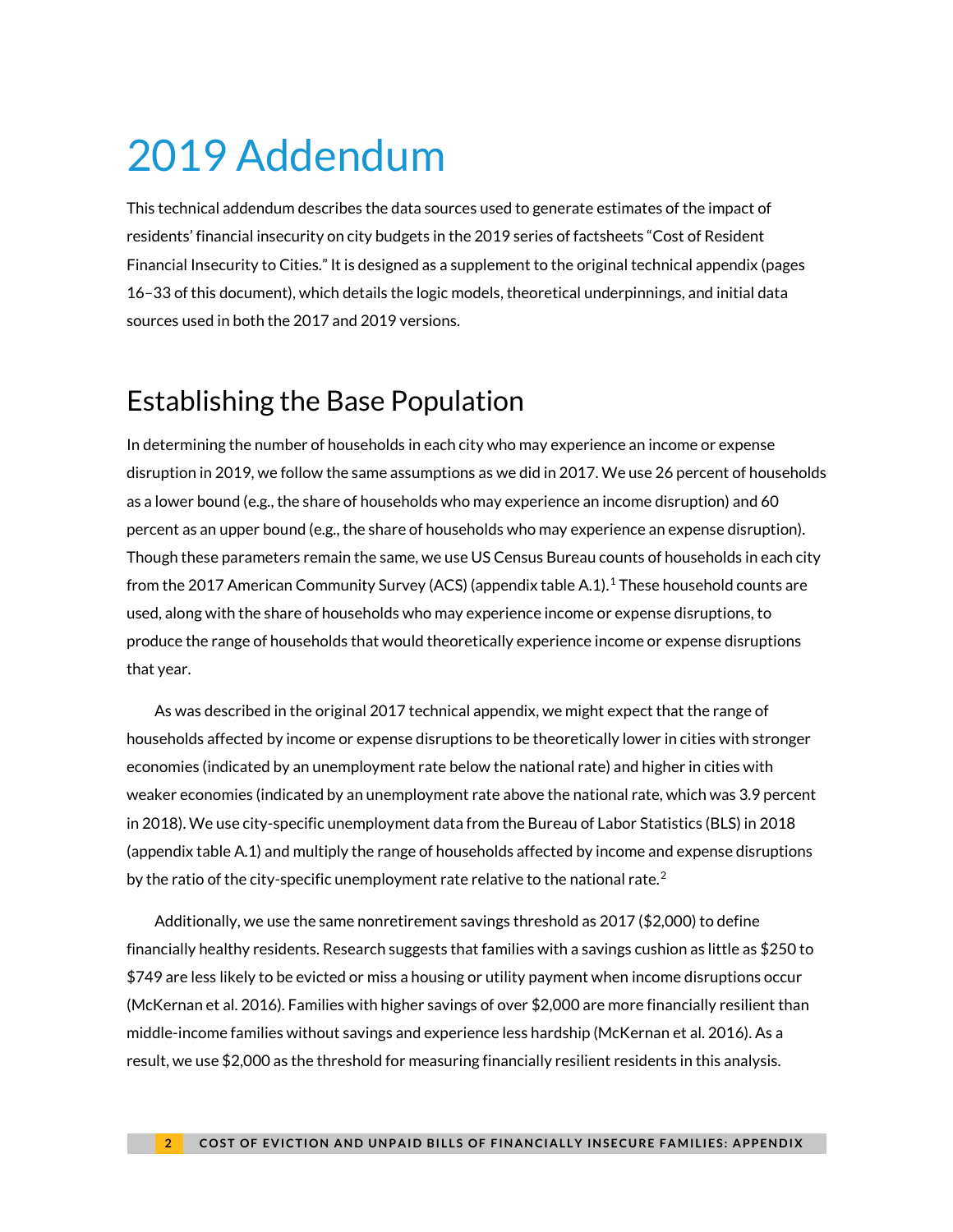#### APPENDIX TABLE A.1

#### **City Estimates Used to Calculate Cost of Household Financial Insecurity in 2019**

|               | <b>Households</b><br>(# ) | Owner-<br>occupied<br>housing<br>units $(\%)$ | Unemploy-<br>ment rate<br>(%) | <b>Estimated</b><br>households<br>with less<br>than \$2,000<br>liquid<br>savings (%) | Annual<br>spending<br>per<br>homeless<br>family $(\$)$ | Annual<br>payment for<br>publicly<br>operated<br>utilities per<br>household<br>$($ \$) | Median<br>annual<br>property<br>taxes per<br>homeowner<br>household (\$) | <b>Total municipal</b><br>budget $($ \$) | <b>Residents</b><br>with<br>subprime<br>credit<br>scores (%) |
|---------------|---------------------------|-----------------------------------------------|-------------------------------|--------------------------------------------------------------------------------------|--------------------------------------------------------|----------------------------------------------------------------------------------------|--------------------------------------------------------------------------|------------------------------------------|--------------------------------------------------------------|
| Chicago       | 1,047,695                 | 44.9                                          | 4.2                           | 61.5                                                                                 | 5.192.78                                               | 746.90                                                                                 | 3,883                                                                    | 10,440,508,000                           | 35                                                           |
| Columbus      | 355,414                   | 44.7                                          | 3.9                           | 56.9                                                                                 | 2.143.95                                               | 1,461.27                                                                               | 2,751                                                                    | 1,672,124,338                            | 38                                                           |
| Dallas        | 513,084                   | 39.4                                          | 3.7                           | 64.7                                                                                 | 9,152.66                                               | 766.61                                                                                 | 3,344                                                                    | 2,628,674,441                            | 43                                                           |
| Houston       | 837.686                   | 42.8                                          | 4.2                           | 61.8                                                                                 | 329.96                                                 | 955.84                                                                                 | 3.006                                                                    | 5.220.434.243                            | 38                                                           |
| Los Angeles   | 1.384.851                 | 36.6                                          | 4.7                           | 61.3                                                                                 | 3.468.39                                               | 1.781.52                                                                               | 4,140                                                                    | 9.292.134.656                            | 30                                                           |
| Miami         | 170,005                   | 28.9                                          | 3.8                           | 72.8                                                                                 | 1.438.03                                               | 531.96                                                                                 | 3,032                                                                    | 1.060.940.000                            | 31                                                           |
| New Orleans   | 154.560                   | 47.2                                          | 5.0                           | 65.2                                                                                 | 8.452.45                                               | 2.032.48                                                                               | 1,752                                                                    | 1.111.684.717                            | 43                                                           |
| New York City | 3,159,674                 | 32.7                                          | 4.1                           | 60.6                                                                                 | 58.282.28                                              | 1,068.19                                                                               | 4,822                                                                    | 85,238,681,837                           | 20                                                           |
| San Francisco | 360,323                   | 36.5                                          | 2.4                           | 46.6                                                                                 | 45.045.48                                              | 2.599.40                                                                               | 6,734                                                                    | 10,119,078,000                           | 13                                                           |
| Seattle       | 329,671                   | 47.1                                          | 3.2                           | 46.2                                                                                 | 6,814.26                                               | 4,716.96                                                                               | 5,011                                                                    | 6,009,434,024                            | 15                                                           |
| Data source   | 2017 ACS                  | 2017 ACS                                      | 2018 BLS                      | 2015 SIPP and                                                                        | Various                                                | Various                                                                                | 2017 ACS                                                                 | 2017-18.2018                             | 2018 credit                                                  |
|               |                           |                                               |                               | 2017 ACS                                                                             | sources                                                | sources                                                                                |                                                                          | city budgets                             | bureau data                                                  |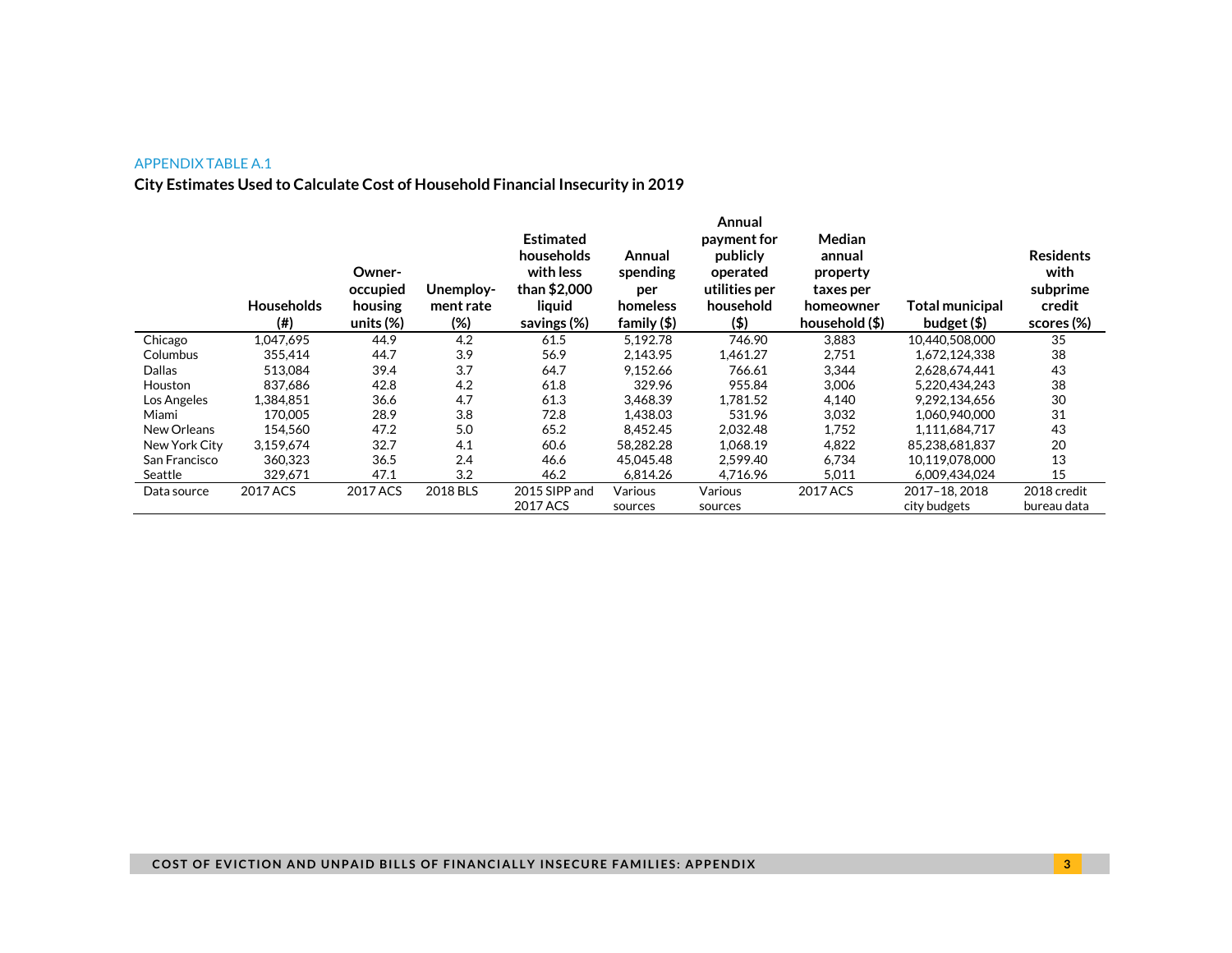### **Estimating the Share of Households in Each City with Nonretirement Savings below \$2,000**

To estimate the share of households in each city with nonretirement savings below \$2,000, we use the Survey of Income and Program Participation (SIPP)/ACS model developed for the original analysis. We use updated 2017 ACS 1-year estimates from the US Census Bureau to calculate the number of households in each city with low levels of savings (nonretirement savings below \$2,000) in 2019.

#### **Estimating the Cost of Eviction**

In estimating the cost of resident eviction to cities, we use the same methodology as in 2017. We first calculate the number of households in each city with an income or expense disruption using the methods detailed in "Establishing the Base Population." This number is multiplied by the eviction rates from the SIPP for households with less than \$2,000 in savings (1.30 percent) and more than \$2,000 in savings (0.09 percent). These rates are unchanged from the original data release in 2017.

We then take this estimate of the number of households evicted because of low savings when experiencing an income or expense disruption and multiply it by the amount the city spends per homeless household to generate an estimate of the cost to the city of evicted residents. As described in the logic model presented in the original analysis (pages 19–20), this generates a range of estimates of the cost to cities of households having less than \$2,000 in savings and therefore becoming evicted and using city homeless services.

City-specific budget data are used for the cost spent per homeless household. These data are from fiscal year 2017–18 budgets or 2018 budgets (see ["Homelessness Cost Estimates"](#page-5-1) for individual city data sources).

### **Estimating the Cost of Unpaid Utility Bills**

In 2018, five cities taxed residential electricity usage: Chicago, Dallas, Houston, Los Angeles, and New York City. All 10 had publicly owned water utility companies, but only Columbus, San Francisco, and Seattle had publicly owned electricity companies.

Using three steps developed for the original analysis, we estimate the cost to cities when households are unable to pay their utility bills following an income or expense disruption.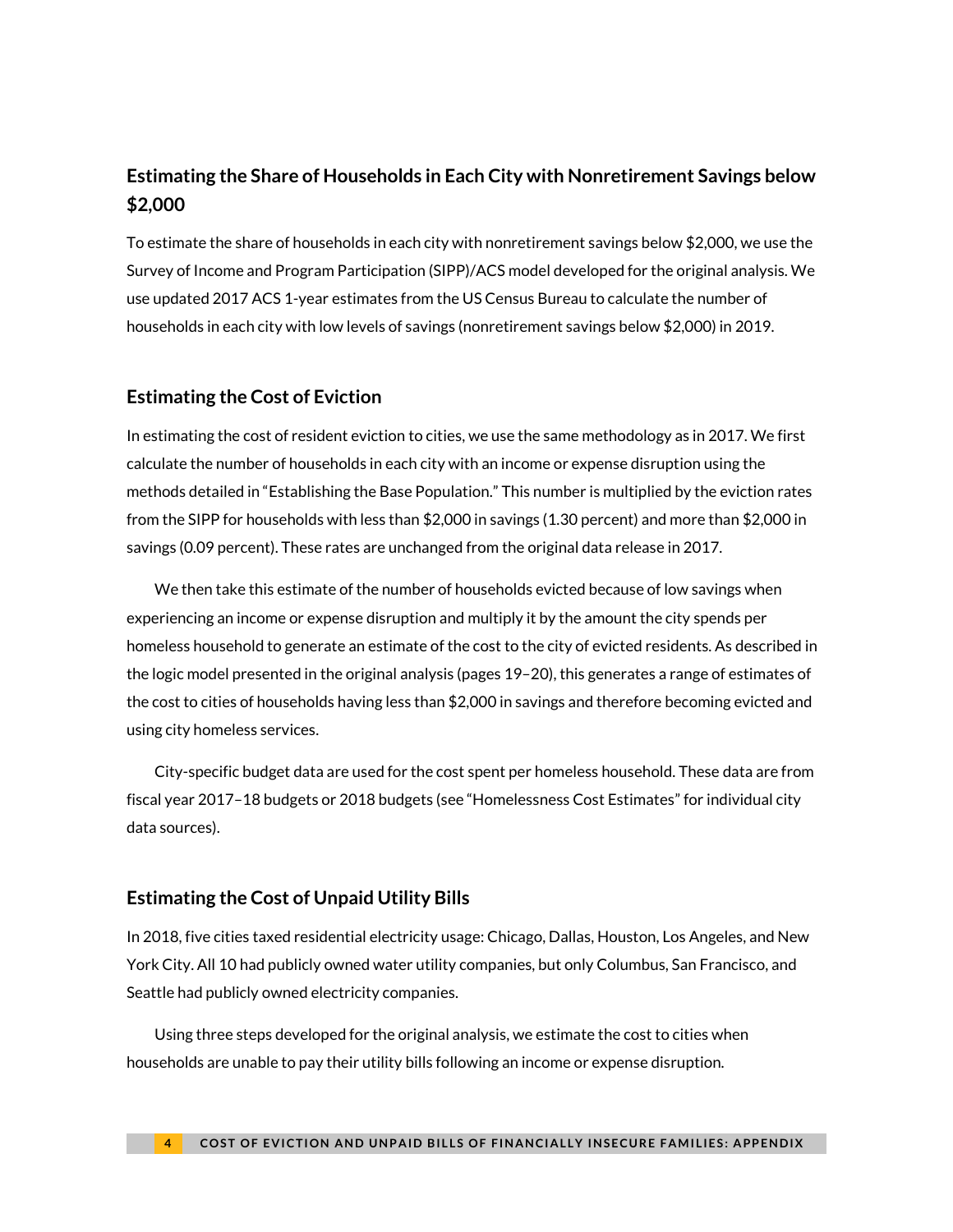First, we calculate the number of households in each city with an income or expense disruption using the methods detailed in ["Establishing the Base Population.](#page-1-1)" This number is multiplied by missed utility payment rates from the SIPP for households with less than \$2,000 in savings (22.2 percent) and more than \$2,000 in savings (7.1 percent). These rates are unchanged from the original data release in 2017.

We then take these estimates of the number of households in each city who missed utility payments because of their low savings when experiencing an income or expense disruption and multiply it by the cost to each city of a household missing its utility bills. This cost to cities is calculated by multiplying the yearly amount each household pays toward publicly operated utilities and utility taxes by the average number of months in a year that households who missed payments reported not paying (about six months) to produce a prorated annual amount left unpaid. The average number of months that households missed payments remains unchanged from the original data release in 2017. As originally stated in the previous rationale for the logic model (see page 22), this produces a range of estimates of lost utility revenue to the city, including taxes.

City-specific data on the yearly amount each household pays toward publicly operated utilities and utility taxes are gleaned from local-level data detailed in "Utility Payment Estimates." Only applicable bills for publicly operated utilities and taxes are counted in calculating the cost to each city of a household missing its utility bills.

#### **Estimating the Cost of Missed Property Tax Payments**

In estimating the cost of missed property tax payments to cities, we follow the model established in 2017. First, we calculate the number of households in each city with an income or expense disruption using the methods detailed in "Establishing the Base Population." The resulting homeowner household count is multiplied by the percentage of mortgage-paying homeowners who missed mortgage payments in the SIPP and had less than \$2,000 in savings (21.3 percent) and more than \$2,000 in savings (6.6 percent). These percentages remain unchanged from the original data release in 2017.

We then take these estimates of the number of homeowner households who missed property tax payments because of their low savings when experiencing an income or expense disruption and multiply it by the cost to the city of a household's missed property tax payments. These data are from 2017 Census Bureau ACS estimates, reported in appendix table A.1. Medians were used, as in the original data release in 2017, to minimize skew from high-value homes. $^3$  $^3$  As stated in the original rationale for the logic model (see page 24), this produces a range of estimates of lost property tax revenue to the city.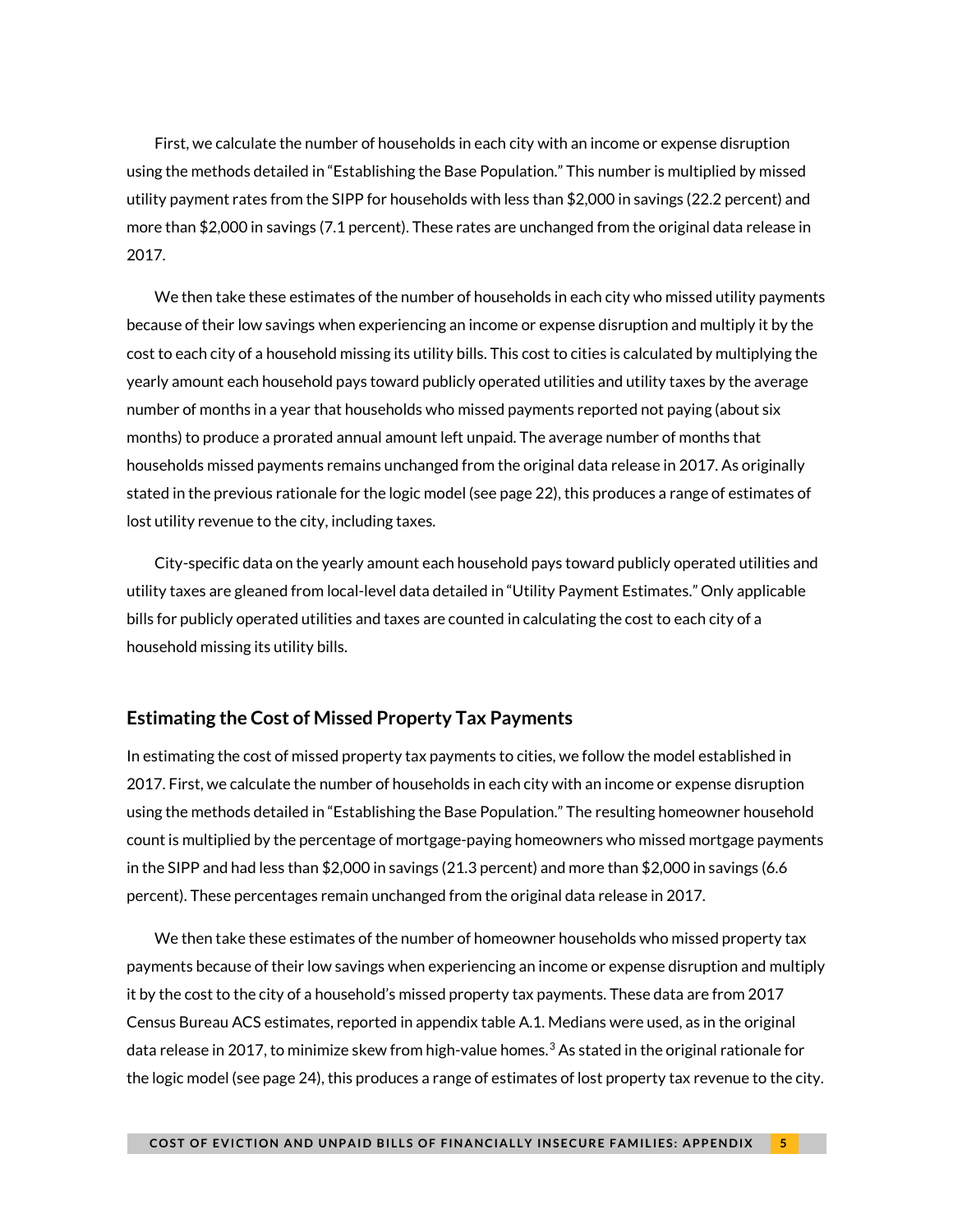## **Estimating the Total Cost of Eviction, Unpaid Utility Bills, and Missed Property Tax Payments**

As in the original data release in 2017, we sum the cost to cities from residents' evictions, missed property taxes, and missed utility payments to calculate a final cost to cities of residents' financial insecurity. This calculation is done for both income disruptions (lower-bound) and expense disruptions (upper-bound).

# <span id="page-5-0"></span>City-Level Data

To derive final costs to cities of residents' financial insecurity, several data sources are used to produce the estimates of the cost of homelessness and the cost of missed utility bills. Property tax data are not described in this section because these estimates are all from the 2017 American Community Survey (appendix table A.1). The following describes the sources and assumptions behind the homelessness and utility bill estimates.

#### <span id="page-5-1"></span>**Homelessness Cost Estimates**

To determine how much each city spent per homeless family in 2018, we use the number of homeless households and the budget for homeless spending in the city. The following section describes the data sources and assumptions made for each city's estimate of the cost of caring for a homeless family.

*Chicago.* The count of people experiencing homelessness in Chicago comes from the 2018 Homeless Point-in-Time count and survey report prepared by the Nathalie P. Voorhees Center for Neighborhood & Community Improvement at the University of Illinois at Chicago (Nathalie P. Voorhees Center 2018). We use household-level calculations from this survey to make comparisons consistent across cities.

Chicago budget data on homeless spending come from the 2018 budget appropriations data portal.[4](#page-12-0) The dollar amount from the budget is divided by the household count to approximate the money the city spent per homeless household in 2018.

*Columbus.* The count of people experiencing homelessness in Columbus comes from the Annual Homeless Assessment Report (AHAR) to Congress and its point-in-time (PIT) estimates for 2018 (Henry et al. 2018). To approximate the number of households affected, the census count is converted from individuals to a household approximation. The 2018 PIT survey found that 67 percent of the homeless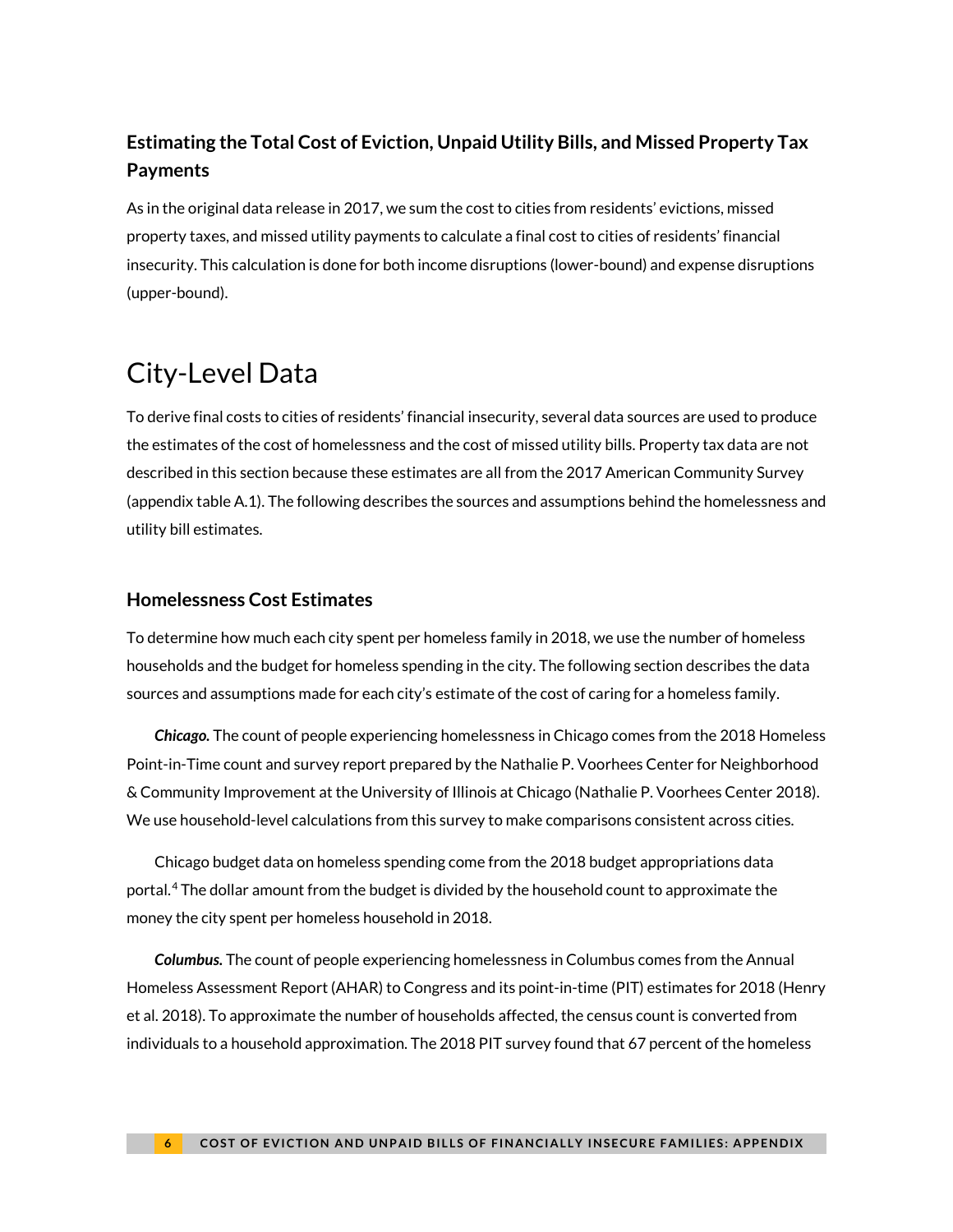were single, so the remaining 33 percent of the people in the Columbus count are divided by 3.2 (the average size of families experiencing homelessness) to approximate families (Henry et al. 2018).

Columbus budget data on homeless spending comes from the 2018 budget and includes multiple homelessness-related line items (City of Columbus 2017).<sup>[5](#page-13-0)</sup> The dollar amount from the budget is divided by the household count to approximate the money the city spent per homeless household in 2018.

*Dallas.* The count of people experiencing homelessness in Dallas comes from the 2018 Dallas and Collin Counties point-in-time homeless count results (Metro Dallas Homeless Alliance 2018). To approximate the number of households affected, the census count is converted from individuals to a household approximation using information about household composition from the 2018 AHAR to Congress. The 2018 AHAR PIT survey found that 67 percent of the homeless were single, so the remaining 33 percent of the people in the Dallas count are divided by 3.2 (the average size of families experiencing homelessness) to approximate families (Henry et al. 2018).

Dallas budget data on homeless spending come from the city's 2017–18 adopted budget for the Office of Homeless Solutions (City of Dallas 2017). The dollar amount from the budget is divided by the household count to approximate the money the city spent per homeless household in 2018.

*Houston.* The count of people experiencing homelessness in Houston comes from the AHAR to Congress and its PIT estimates for 2018 (Henry et al. 2018). To approximate the number of households affected, the census count is converted from individuals to a household approximation. The 2018 PIT survey found that 67 percent of the homeless were single, so the remaining 33 percent of the people in the Houston count are divided by 3.2 (the average size of families experiencing homelessness) to approximate families (Henry et al. 2018).

Houston budget data on homeless spending come from the 2017–18 Proposed Operating Budget, which was adopted (City of Houston 2017). The dollar amount from the budget (i.e., a portion of spending in the Department of Housing and Community Development) is divided by the household count to approximate the money the city spent per homeless household in 2018.

*Los Angeles.* The count of people experiencing homelessness in Los Angeles comes from the AHAR to Congress and its PIT estimates for 2018 (Henry et al. 2018). To approximate the number of households affected, the census count is converted from individuals to a household approximation. The 2018 PIT survey found that 67 percent of the homeless were single, so the remaining 33 percent of the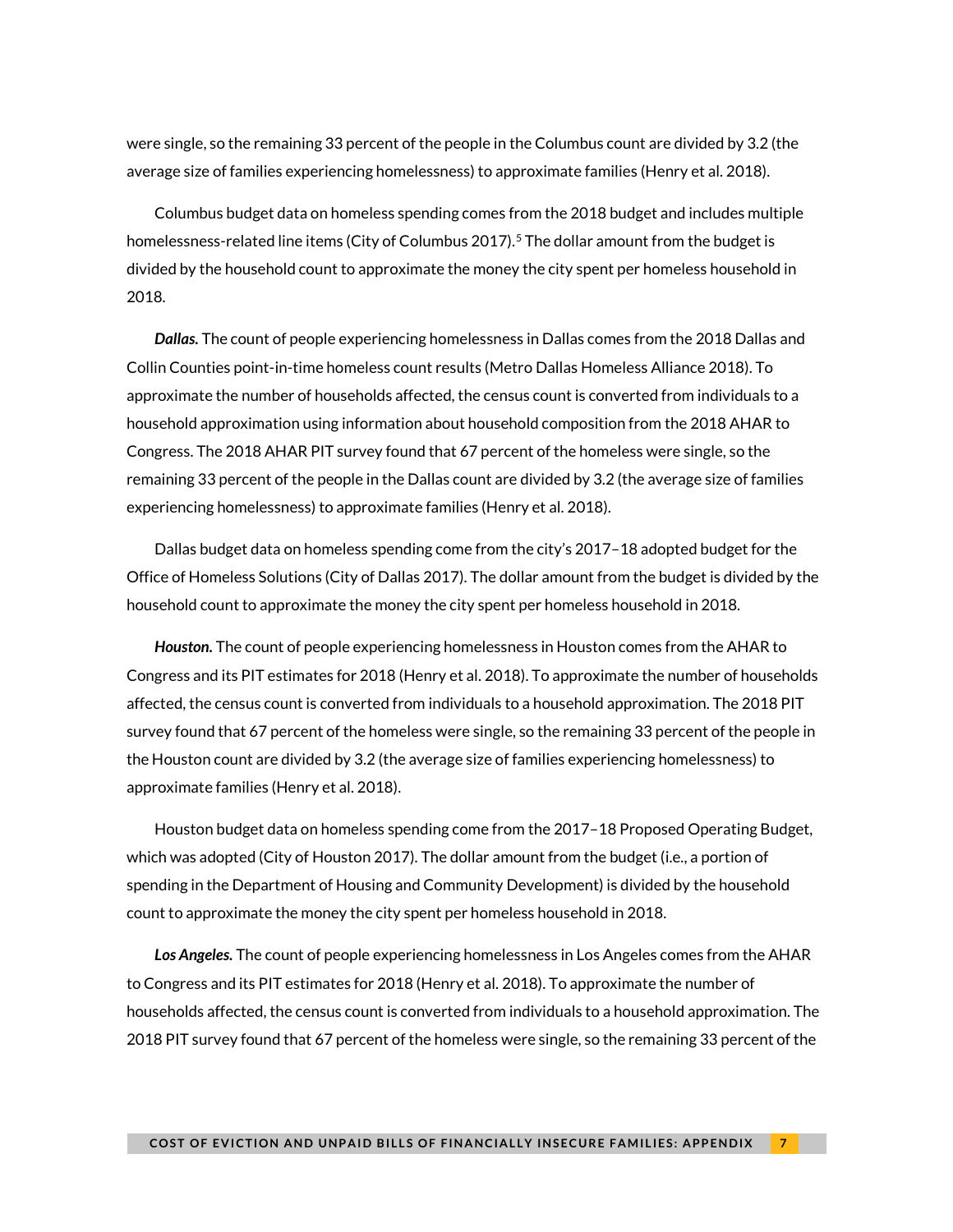people in the Los Angeles count are divided by 3.2 (the average size of families experiencing homelessness) to approximate families (Henry et al. 2018).

Los Angeles budget data on homeless spending come from the 2018 budget appropriations data portal.<sup>[6](#page-13-1)</sup> The dollar amount from the budget is divided by the household count to approximate the money the city spent per homeless household in 2018.

*Miami.* The count of people experiencing homelessness in Miami comes from the AHAR to Congress and its PIT estimates for 2018 (Henry et al. 2018). To approximate the number of households affected, the census count is converted from individuals to a household approximation. The 2018 PIT survey found that 67 percent of the homeless were single, so the remaining 33 percent of the people in the Miami count are divided by 3.2 (the average size of families experiencing homelessness) to approximate families (Henry et al. 2018).

Miami budget data on homeless spending comes from the city's 2017–18 Adopted Operating Budget for the Department of Veterans Affairs and Homeless Services (City of Miami 2017). The dollar amount from the budget is divided by the household count to approximate the money the city spent in 2018 per homeless household.

*New Orleans.* The count of people experiencing homelessness in New Orleans comes from the AHAR to Congress and its PIT estimates for 2018 (Henry et al. 2018). To approximate the number of households affected, the census count is converted from individuals to a household approximation. The 2018 PIT survey found that 67 percent of the homeless were single, so the remaining 33 percent of the people in the New Orleans count are divided by 3.2 (the average size of families experiencing homelessness) to approximate families (Henry et al. 2018).

New Orleans budget data on homeless spending come from multiple line items from the 2018 Annual Operating Budget (City of New Orleans 201[7](#page-13-2)).<sup>7</sup> The dollar amount from the budget is divided by the household count to approximate the money the city spent per homeless household in 2018.

*New York City.* The count of people experiencing homelessness in New York City comes from the AHAR to Congress and PIT estimates for 2018 (Henry et al. 2018). To approximate the number of households affected, the census count is converted from individuals to a household approximation. The 2018 PIT survey found that 67 percent of the homeless were single, so the remaining 33 percent of the people in the New York City count are divided by 3.2 (the average size of families experiencing homelessness) to approximate families (Henry et al. 2018).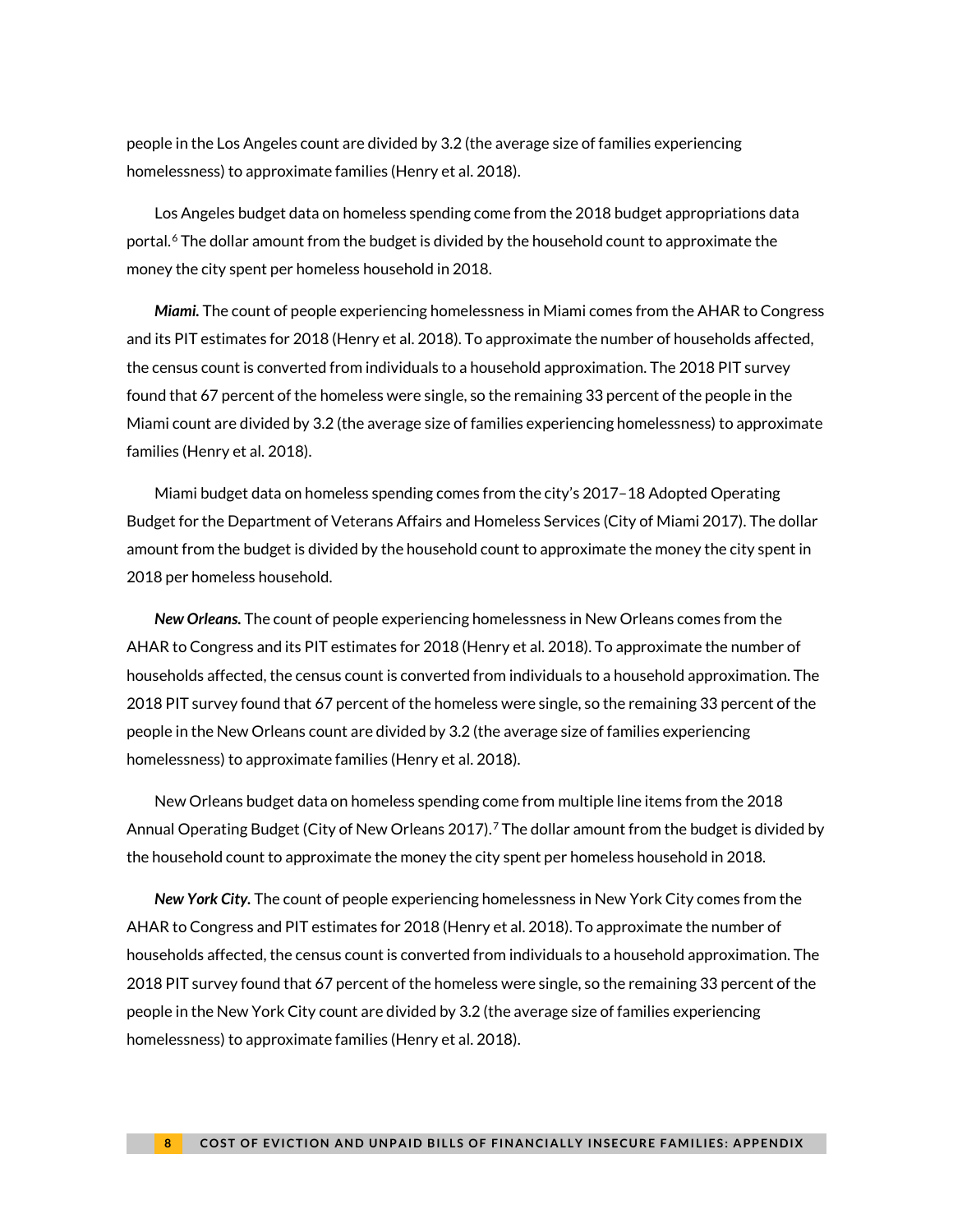New York City budget data on homeless spending come from the adopted 2019 budget, as reported by the Interagency Homeless Accountability Council.<sup>[8](#page-14-1)</sup> The dollar amount from the budget is divided by the household count to approximate the money the city per homeless household spent per homeless household in 2019.

*San Francisco.* The count of people experiencing homelessness in San Francisco comes from the AHAR to Congress and its PIT estimates for 2018 (Henry et al. 2018). To approximate the number of households affected, the census count is converted from individuals to a household approximation. The 2018 PIT survey found that 67 percent of the homeless were single, so the remaining 33 percent of the people in the San Francisco count are divided by 3.2 (the average size of families experiencing homelessness) to approximate families (Henry et al. 2018).

San Francisco budget data on homeless spending come from the 2018 budget appropriations data portal.[9](#page-14-2) The dollar amount from the budget is divided by the household count to approximate the money the city spent in 2018 per homeless household.

*Seattle.* The count of people experiencing homeless in Seattle comes from the AHAR to Congress and its PIT estimates for 2018 (Henry et al. 2018). To approximate the number of households affected, the census count is converted from individuals to a household approximation. The 2018 PIT survey found that 67 percent of the homeless were single, so the remaining 33 percent of the people in the Seattle count are divided by 3.2 (the average size of families experiencing homelessness) to approximate families (Henry et al. 2018).

Seattle budget data on homeless spending come from the 2018 budget appropriations data portal.<sup>[10](#page-14-3)</sup> The dollar amount from the budget is divided by the household count to approximate the money the city spent per homeless household in 2018.

#### **Utility Payment Estimates**

To determine how much money each city might lose in utility revenue in 2018, we collect data about the public utilities in each city. In 2018, five cities taxed residential electricity usage: Chicago, Dallas, Houston, Los Angeles, and New York City. All 10 had publicly owned water utility companies, but only three, Columbus, San Francisco, and Seattle, had publicly owned electricity companies. Only applicable bills for publicly operated utilities and taxes are counted in calculating the cost to each city of a household missing its utility bills.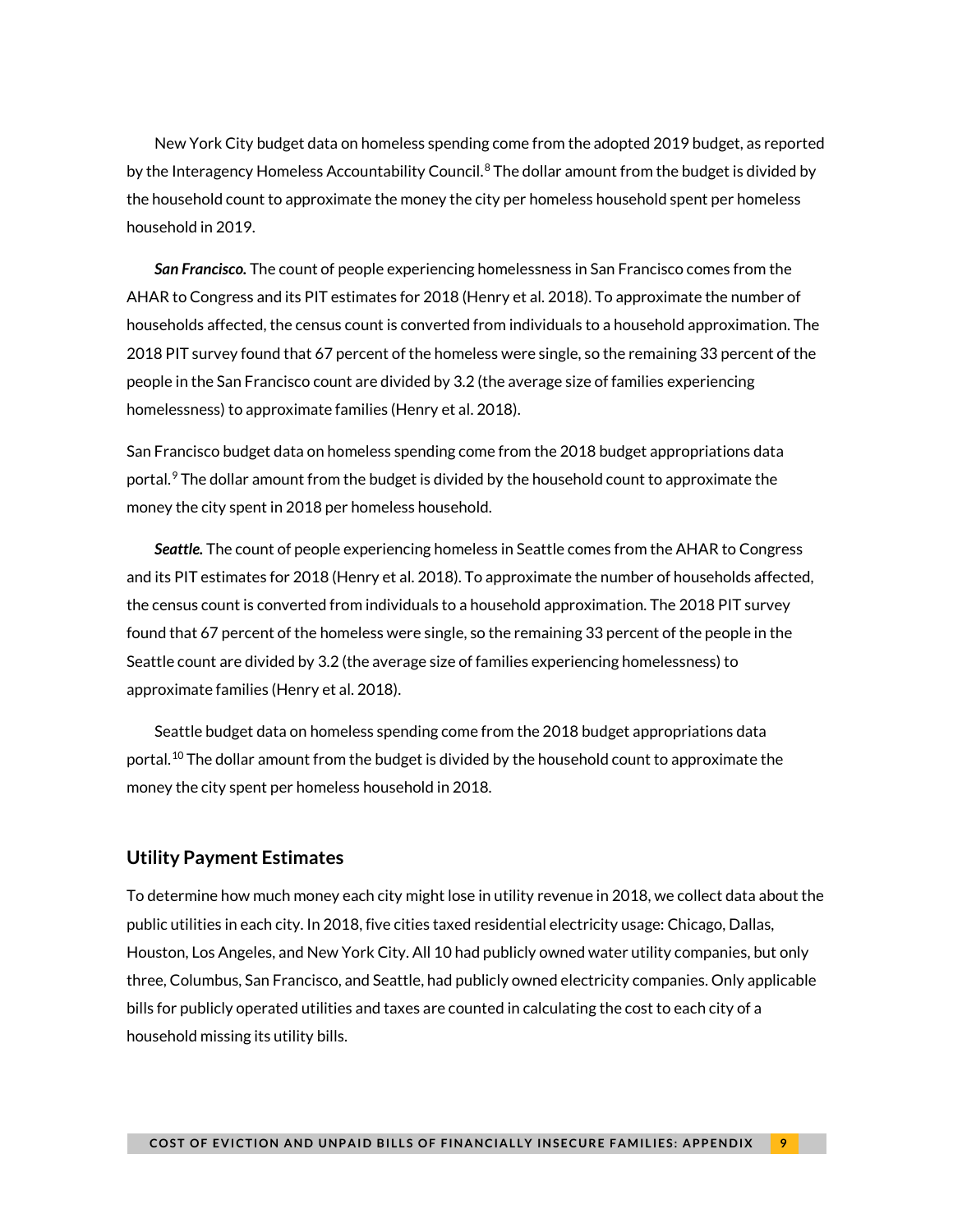The following section describes the data sources and assumptions we make for each city's estimate of lost revenue because of missed payments for utility bills.

*Chicago.* Annual water and sewer bill estimates in 2018 in Chicago are from local newspaper sources.<sup>[11](#page-15-2)</sup> Monthly trash fees collected by the city of \$9.50 are added to this average water and sewage bill to estimate the average household cost of public utilities.<sup>[12](#page-15-3)</sup>

Chicago does not have a public electric company, but it charges its residents a 0.628 cent utility tax on their electricity usage for the first 2,000 kilowatt hours (kwh) per month. $^{13}$  $^{13}$  $^{13}$  The average monthly residential electricity usage in Illinois in 2018 was 755 kwh, so the municipal tax paid each year is calculated based on these data points.<sup>[14](#page-15-5)</sup> The cost of these utility taxes for electricity is added to the estimated household cost of public utilities to estimate costs to the city of a household missing utility bills.

*Columbus.* Annual water and sewer bill estimates in 2018 are from average bills for a family of four as reported by the Department of Public Utilities of the City of Columbus.<sup>[15](#page-15-6)</sup>

Columbus has a small public electric company that serves approximately 14,000 residential customers.[16](#page-15-7) The average electric bill in the City of Columbus was \$95.00 in 2019 as reported by the Public Utilities Commission of Ohio (2019). The electricity estimate for Columbus is calculated for the 14,000 public electricity users, rather than the whole population. This is added to the average water and sewer bill estimate to estimate costs to the city of a household missing utility bills.

*Dallas.* Annual water and sewer bill estimates in Dallas are calculated using local newspaper data on the average water usage in Dallas in 2012 (110 gallons of water per day per household) and city-reported water and sewer billing rates for 2018.<sup>[17](#page-15-8)</sup> Monthly \$27.26 trash fees collected by the city are added to this average water and sewage bill to estimate the average household cost of public utilities. $^{18}$  $^{18}$  $^{18}$ 

Dallas does not have a public electric or gas company, but it charges its residents a 1 percent utility tax on their usage.  $^{19}$  $^{19}$  $^{19}$  The average monthly residential gas bill in [20](#page-15-11)17 was \$28.81. $^{20}$  The average monthly residential electricity bill in deregulated Texas energy markets (like Dallas and Houston) was \$240.00 in 2018, so the municipal tax paid each year is calculated based on these data points.<sup>[21](#page-15-12)</sup> The cost of these utility taxes for electricity and gas is added to the estimated household cost of public utilities to estimate costs to the city of a household missing utility bills.

*Houston.* Annual water and sewer bill estimates in Houston are calculated using typical water usage estimates from Circle of Blue for 2016 (6,000 gallons per household per month) and 2018 city water and sewage rates.<sup>[22](#page-15-13)</sup>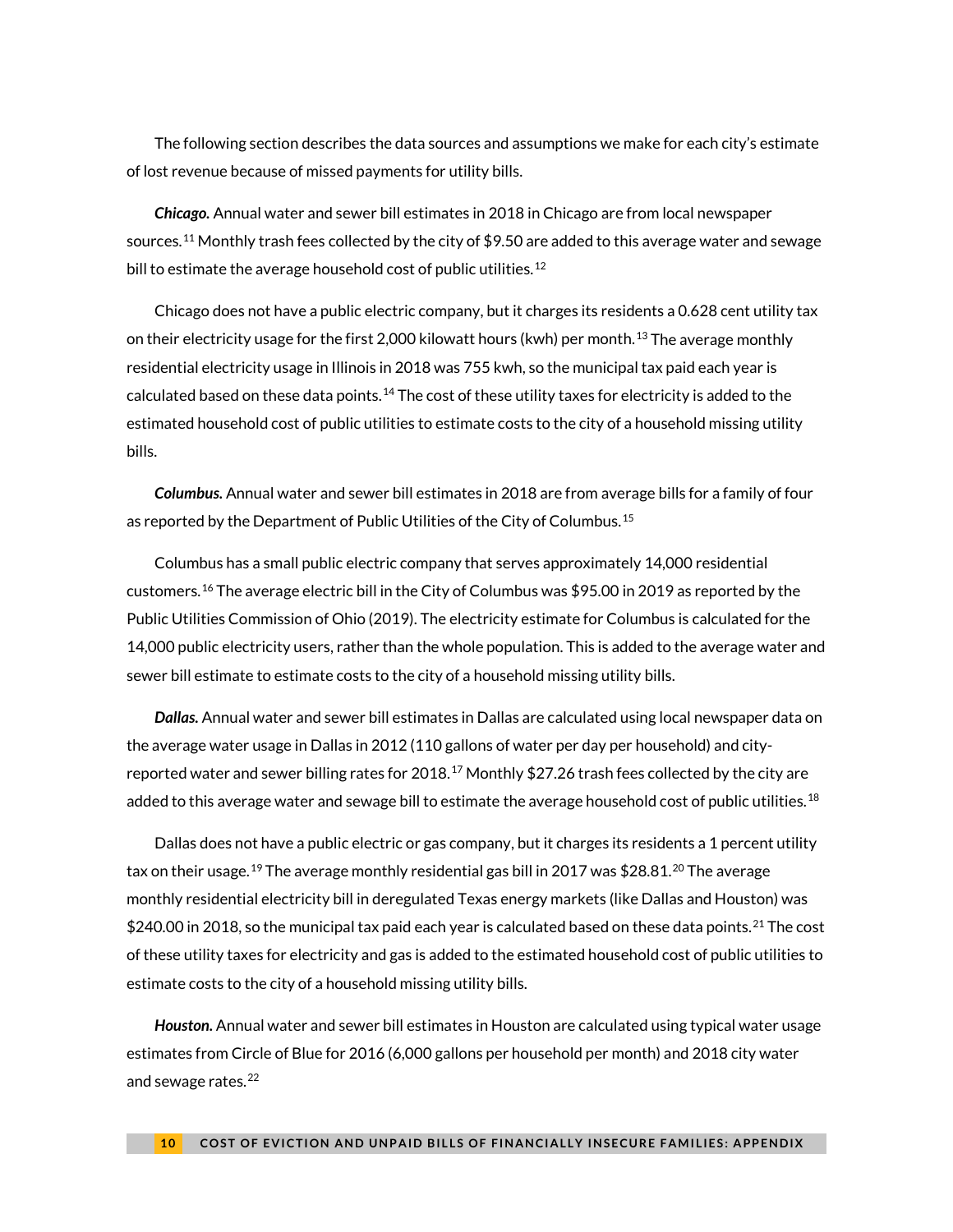Houston does not have a public electric or gas company but it charges its residents a 1 percent utility tax on their usage. $^{23}$  $^{23}$  $^{23}$  The average monthly residential gas bill in 2013 was \$40.33. $^{24}$  $^{24}$  $^{24}$  The average monthly residential electricity bill in deregulated Texas energy markets (like Dallas and Houston) was \$240.00 in 2018, so the municipal tax paid each year is calculated based on these data points.<sup>[25](#page-16-2)</sup> The cost of these utility taxes for electricity and gas is added to the estimated household cost of public utilities to estimate costs to the city of a household missing utility bills.

*Los Angeles***.** Annual water and sewer bill estimates in 2018 in Los Angeles are from local newspaper sources.<sup>[26](#page-16-3)</sup> Monthly trash fees collected by the city of \$36.32 for single homes and duplexes are added to this average water and sewage bill to estimate the average household cost of public utilities.<sup>[27](#page-16-4)</sup>

Los Angeles does not have a public electric or gas company, but it charges its residents a 10 percent utility tax on their usage. $^{28}$  $^{28}$  $^{28}$  The average monthly residential gas bill in California in 2019 was \$35.00. $^{29}$  $^{29}$  $^{29}$ The average monthly residential electricity bill among homeowners in 2017 was \$85.00, so the municipal tax paid each year is calculated based on these data points. $30$  The cost of these utility taxes for electricity and gas is added to the estimated household cost of public utilities to estimate costs to the city of a household missing utility bills.

*Miami.* Annual water and sewer bill estimates in 2018 in Miami are from the Miami-Dade Water and Sewer Department, based on consumption of 5,200 gallons of water per household per month.<sup>[31](#page-16-8)</sup> Miami does not have a public electric or gas company, and it does not charge its residents a utility tax on their usage. As a result, the cost to the city of a household missing its utility bill includes only water and sewer data, as it is the only publicly operated utility.

*New Orleans.* Annual water and sewer bill estimates in New Orleans are calculated using average 2014 water usage estimates of 7,480 gallons per household per month and 2018 city water and sewage rates. $^{32}$  $^{32}$  $^{32}$  Monthly  $$24.00$  trash fees collected by the city are added to this average water and sewage bill to estimate the average household cost of public utilities. $^{33}$  $^{33}$  $^{33}$  New Orleans does not have a public electric or gas company and it does not charge its residents a utility tax on their usage. As a result, the cost to the city of a household missing its utility bill includes only water and sewer data, as it is the only publicly operated utility.

*New York City***.** Annual water and sewer bill estimates in 2017 in New York City are from local newspaper data.<sup>[34](#page-16-11)</sup>

New York City does not have a public electric or gas company, but it charges its residents a 2.35 percent utility tax on their usage (New York City Independent Budget Office). The average monthly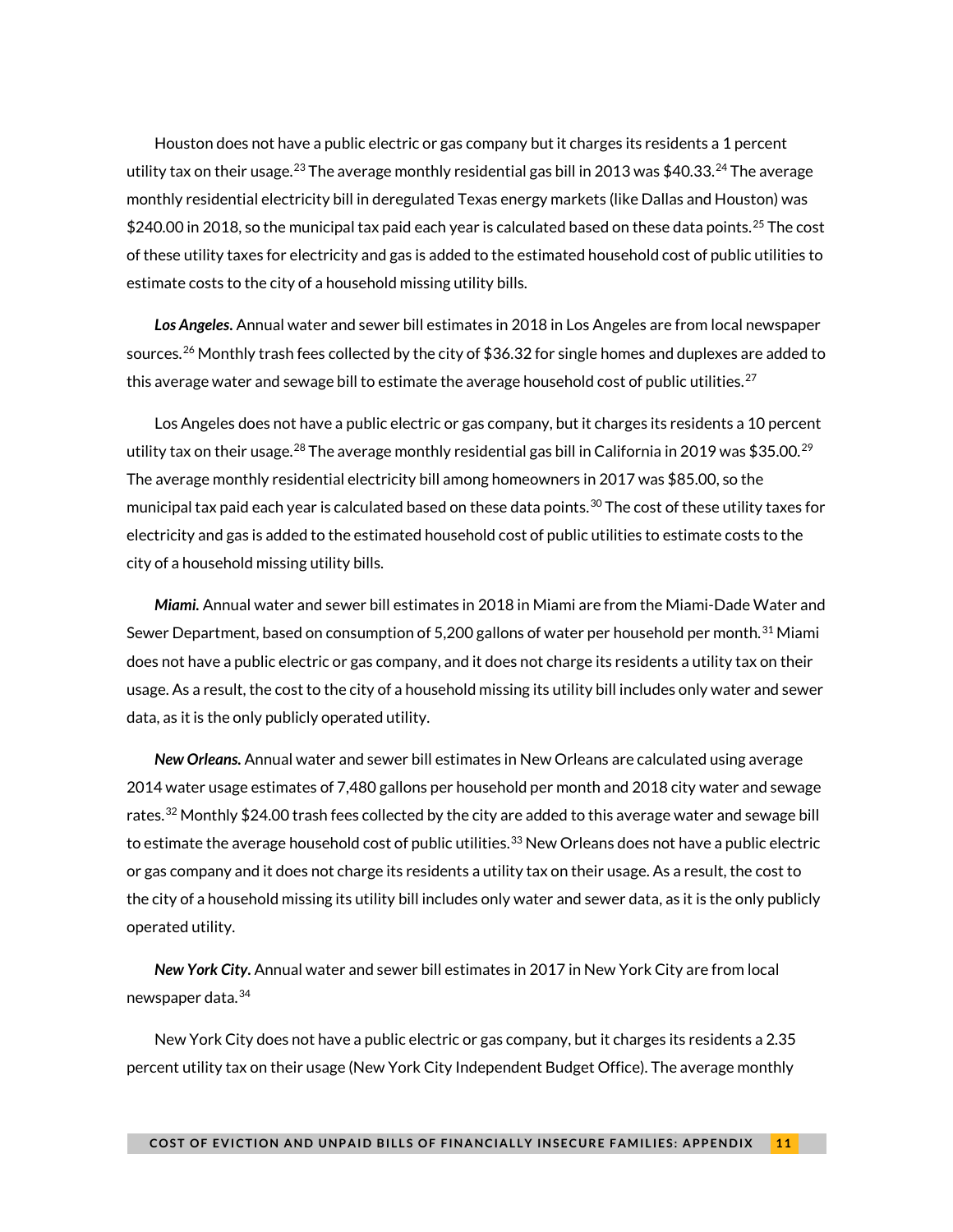residential gas bill in 2018 was  $$164.51<sup>35</sup>$  $$164.51<sup>35</sup>$  $$164.51<sup>35</sup>$  The average monthly residential electricity bill among homeowners in 2018 was \$77.30, so the municipal tax paid each year is calculated based on these data points.<sup>[36](#page-17-1)</sup> The cost of these utility taxes for electricity and gas is added to the estimated household cost of public utilities to estimate costs to the city of a household missing utility bills.

*San Francisco***.** Annual water and sewer bill estimates in 2018 in San Francisco are from local newspaper data, citing the San Francisco Public Utilities Commission. $^{37}$  $^{37}$  $^{37}$  Monthly \$40.04 trash fees collected by the city are also counted.<sup>[38](#page-17-3)</sup>

The City of San Francisco has a publicly owned electric company with an average bill of \$70.99, as reported by Clean Power SF, the public utility company.<sup>[39](#page-17-4)</sup> It serves approximately 96 percent of all customers in the city.[40](#page-17-5) The electricity estimate for San Francisco is calculated for these public electricity users, rather than the whole population. This amount is added to the average water and sewer bill estimate to estimate costs to the city of a household missing utility bills.

*Seattle***.** Annual water and sewer bill estimates in Seattle are calculated using typical household water usage estimates for 2016 from Circle of Blue (3,740 gallons per household per month) and 2018 city water and sewage rates from Seattle Public Utilities. $^{41}$  $^{41}$  $^{41}$  Monthly trash fees of \$37.15, assuming a trash can size of 32 gallons, collected by the city are also counted.  $42$ 

The City of Seattle has a publicly owned electric company with an average bill of \$188.00 for homes as reported by Seattle Light, the public utility company.<sup>[43](#page-17-8)</sup> This bill is added to the average water and sewer bill estimate to estimate the costs to the city of a household missing utility bills.

## <span id="page-11-0"></span>**Notes**

 $^1$  City-specific household counts come from "Households and Families: 2017 American Community Survey 1-Year Estimates," US Census Bureau, American Fact Finder, accessed October 15, 2019, [https://factfinder.census.gov/faces/nav/jsf/pages/searchresults.xhtml?refresh=t#none.](https://factfinder.census.gov/faces/nav/jsf/pages/searchresults.xhtml?refresh=t#none)

 $2$  City-specific unemployment rates for 2018 come from "Local Area Unemployment Statistics: Unemployment Rates for the 50 Largest Cities," Bureau of Labor Statistics, last updated April 19, 2019, [https://www.bls.gov/lau/lacilg18.htm.](https://www.bls.gov/lau/lacilg18.htm) Data for New Orleans, which is also a county (Orleans Parish), come from "Labor Force Data by County, 2019 Annual Averages," Bureau of Labor Statistics, last updated April 19, 2019, [https://www.bls.gov/lau/laucnty18.txt.](https://www.bls.gov/lau/laucnty18.txt) The national unemployment rate for 2018 (3.9 percent) comes from "Databases, Tables, and Calculators by Subject: Labor Force Statistics from the Current Population Survey," Bureau of Labor Statistics, accessed October 15, 2019[, https://data.bls.gov/timeseries/LNU04000000?](https://data.bls.gov/timeseries/LNU04000000?years_option=all_years&periods_option=specific_periods&periods=Annual+Data) [years\\_option=all\\_years&periods\\_option=specific\\_periods&periods=Annual+Data.](https://data.bls.gov/timeseries/LNU04000000?years_option=all_years&periods_option=specific_periods&periods=Annual+Data)

<span id="page-11-1"></span> $3$  All property tax data come from "Mortgage Status by Median Real Estate Taxes Paid (Dollars): Universe: Owner-Occupied Housing Units, 2017 American Community Survey 1-Year Estimates," US Census Bureau, American Fact Finder, accessed October 15, 2019[, https://factfinder.census.gov/faces/nav/jsf/pages/searchresults.xhtml?](https://factfinder.census.gov/faces/nav/jsf/pages/searchresults.xhtml?refresh=t#none)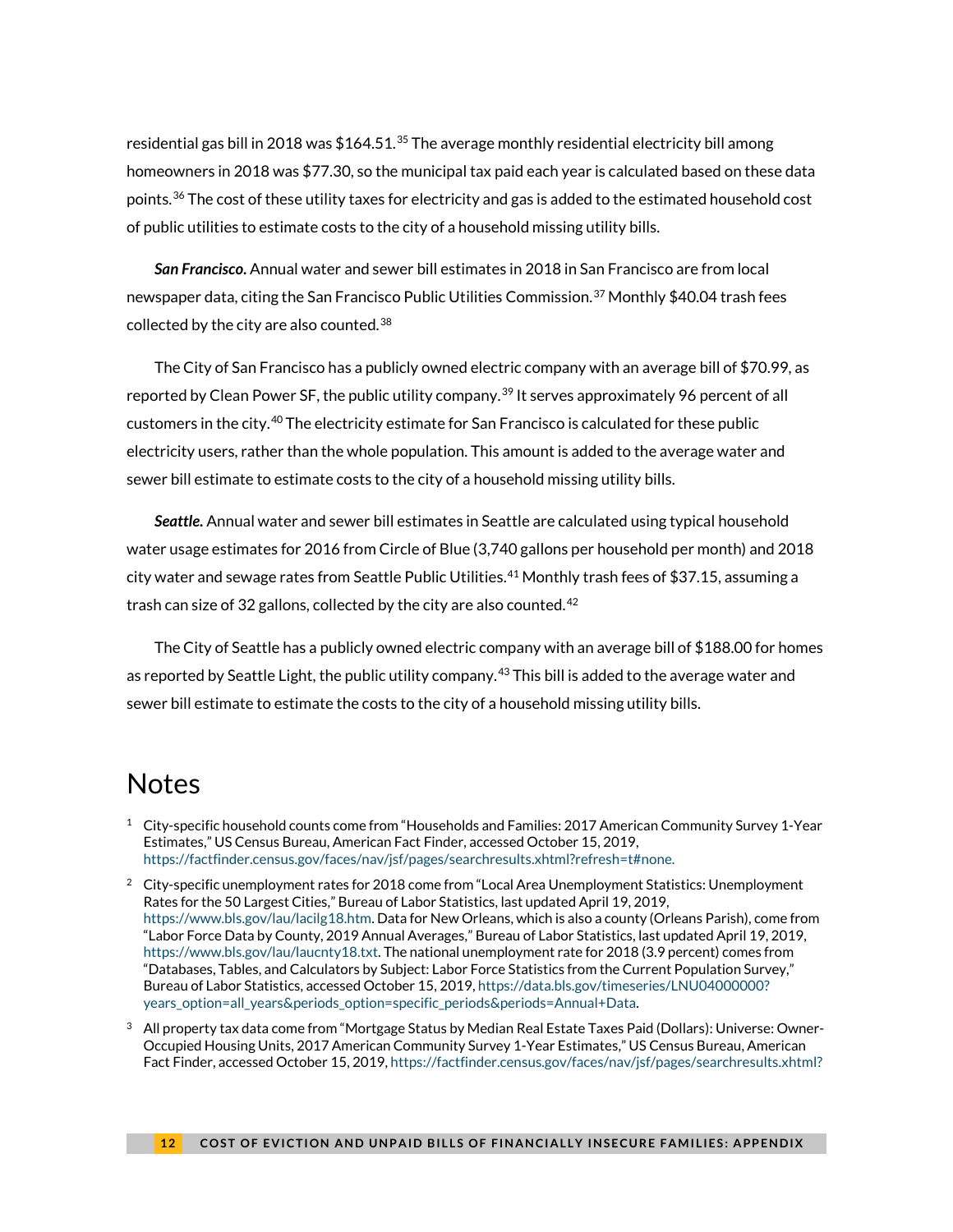[refresh=t#none.](https://factfinder.census.gov/faces/nav/jsf/pages/searchresults.xhtml?refresh=t#none) Detailed information on the choice of median property values can be found in the 2017 section of this appendix. The 2017 property tax estimates used 2015 ACS data.

- <span id="page-12-0"></span><sup>4</sup> "Budget-2018 Budget Ordinance-Appropriations," City of Chicago, accessed October 15, 2019, [https://data.cityofchicago.org/Administration-Finance/Budget-2018-Budget-Ordinance-Appropriations/6g7p](https://data.cityofchicago.org/Administration-Finance/Budget-2018-Budget-Ordinance-Appropriations/6g7p-xnsy/data)[xnsy/data.](https://data.cityofchicago.org/Administration-Finance/Budget-2018-Budget-Ordinance-Appropriations/6g7p-xnsy/data)
- <sup>5</sup> Includes portions of the funding for the Community Development Block Grant Housing, Finance and Management, Continuum of Care, Rebuilding Lines, and Social Services Programs.
- <sup>6</sup> "Expense Budget 2018," City of Los Angeles, accessed October 15, 2019, [http://openbudget.lacity.org/#!/year/2018/operating/0/program\\_priority.](http://openbudget.lacity.org/#!/year/2018/operating/0/program_priority)
- $7$  Includes items for homeless healthcare services, homeless evaluation, low-barrier shelters, emergency shelter programs, and shelter plus care.
- <sup>8</sup> "2018 IHAC Final Report," Interagency Homeless Accountability Council, accessed October 15, 2019, [https://www1.nyc.gov/assets/dhs/downloads/pdf/2018\\_ihac\\_final\\_report.pdf.](https://www1.nyc.gov/assets/dhs/downloads/pdf/2018_ihac_final_report.pdf)
- $9$  Removed capital budget and spending from net total budget spending to ensure consistency with other city budgets, which only include operating budget costs. "City and County of San Francisco: SF Open Book Budget," City and County of San Francisco, accessed October 15, 2019[, http://openbook.sfgov.org/.](http://openbook.sfgov.org/)
- $10$  Removed capital budget and spending on homeless initiatives to ensure consistency with other city budgets, which only include operating budget costs. "Division of Homeless Strategy and Investment broken down by Service," City of Seattle, accessed October 15, 2019[, http://openbudget.seattle.gov/#!/year/2018/](http://openbudget.seattle.gov/#!/year/2018/operating/0/program/Division+of+Homeless+Strategy+and+Investment/0/service?vis=barChart) [operating/0/program/Division+of+Homeless+Strategy+and+Investment/0/service?vis=barChart.](http://openbudget.seattle.gov/#!/year/2018/operating/0/program/Division+of+Homeless+Strategy+and+Investment/0/service?vis=barChart)
- <sup>11</sup> "Chicago's Water Prices Are Skyrocketing Faster Than Oher Great Lakes Cities," WBEZ, accessed October 15, 2019[, https://www.wbez.org/shows/wbez-news/chicagos-water-prices-are-skyrocketing-faster-than-other](https://www.wbez.org/shows/wbez-news/chicagos-water-prices-are-skyrocketing-faster-than-other-great-lakes-cities/69951240-ea15-40c7-a649-5b6787e35b6b)[great-lakes-cities/69951240-ea15-40c7-a649-5b6787e35b6b.](https://www.wbez.org/shows/wbez-news/chicagos-water-prices-are-skyrocketing-faster-than-other-great-lakes-cities/69951240-ea15-40c7-a649-5b6787e35b6b)
- <sup>12</sup> "Garbage Fee," City of Chicago, accessed October 15, 2019, <https://www.chicago.gov/city/en/depts/fin/provdrs/city-of-chicago-garbage-fee-webpage.html>
- $13$  "Rider Tax: Municipal and State Tax Additions," Commonwealth Edison Company, accessed October 15, 2019, [https://www.comed.com/SiteCollectionDocuments/MyAccount/MyBillUsage/CurrentRates/18\\_RiderTAX.pdf](https://www.comed.com/SiteCollectionDocuments/MyAccount/MyBillUsage/CurrentRates/18_RiderTAX.pdf)
- <sup>14</sup> "How Much Electricity on Average Do Homes in Your State Use?" Electric Choice, accessed October 15, 2019, <https://www.electricchoice.com/blog/electricity-on-average-do-homes/>
- <sup>15</sup> "Average Bill," Department of Public Utilities of the City of Columbus, accessed October 15, 2019 <https://www.columbus.gov/Templates/Detail.aspx?id=2147500552>
- <sup>16</sup> "Power FAQs: Electricity," City of Columbus, accessed October 15, 2019, [https://www.columbus.gov/utilities/customers/Power-FAQ-s/.](https://www.columbus.gov/utilities/customers/Power-FAQ-s/)
- <sup>17</sup> "In Dallas Area, High Water Use Can Be Tied to Affluence," *Dallas News,* accessed October 15, 2019, [https://www.dallasnews.com/news/news/2012/07/28/in-dallas-area-high-water-use-can-be-tied-to-affluence;](https://www.dallasnews.com/news/news/2012/07/28/in-dallas-area-high-water-use-can-be-tied-to-affluence) "Monthly Payment Rates," Dallas Water Utilities, accessed October 15, 2019, [https://dallascityhall.com/departments/waterutilities/DCH%20Documents/monthly\\_rate\\_sheet.pdf.](https://dallascityhall.com/departments/waterutilities/DCH%20Documents/monthly_rate_sheet.pdf)
- $18$  "Sanitation Services Frequently Asked Questions," City of Dallas, accessed October 15, 2019, [https://dallascityhall.com/departments/sanitation/pages/faqs\\_refuse.aspx.](https://dallascityhall.com/departments/sanitation/pages/faqs_refuse.aspx)
- $^{19}$  This falls technically under Texas's city sales and use tax. "City Sales and Use Tax," Texas Comptroller, accessed October 15, 2019[, https://comptroller.texas.gov/taxes/sales/city.php.](https://comptroller.texas.gov/taxes/sales/city.php)
- <sup>20</sup> "Atmos Rate Case: Proposed Settlement," City of Dallas, accessed October 15, 2019, [https://dallascityhall.com/government/Council%20Meeting%20Documents/c\\_atmos-rate-case-proposed](https://dallascityhall.com/government/Council%20Meeting%20Documents/c_atmos-rate-case-proposed-settlement_combined_020718.pdf)[settlement\\_combined\\_020718.pdf.](https://dallascityhall.com/government/Council%20Meeting%20Documents/c_atmos-rate-case-proposed-settlement_combined_020718.pdf)
- <sup>21</sup> "Here's How You Can Lower Your Electric Bill, but Make Sure You Read the Fine Print," *Fort Worth Star-Telegram,* accessed October 15, 2019[, https://www.star-telegram.com/news/business/article195970484.html.](https://www.star-telegram.com/news/business/article195970484.html)
- $^{22}$  "Infographic: Average U.S. Household Water Use and Bills, 2015-16," Brett Walton, Circle of Blue, accessed October 15, 2019[, https://www.circleofblue.org/2016/water-management/pricing/infographic-average-u-s-](https://www.circleofblue.org/2016/water-management/pricing/infographic-average-u-s-household-water-use-bills-2015-16/)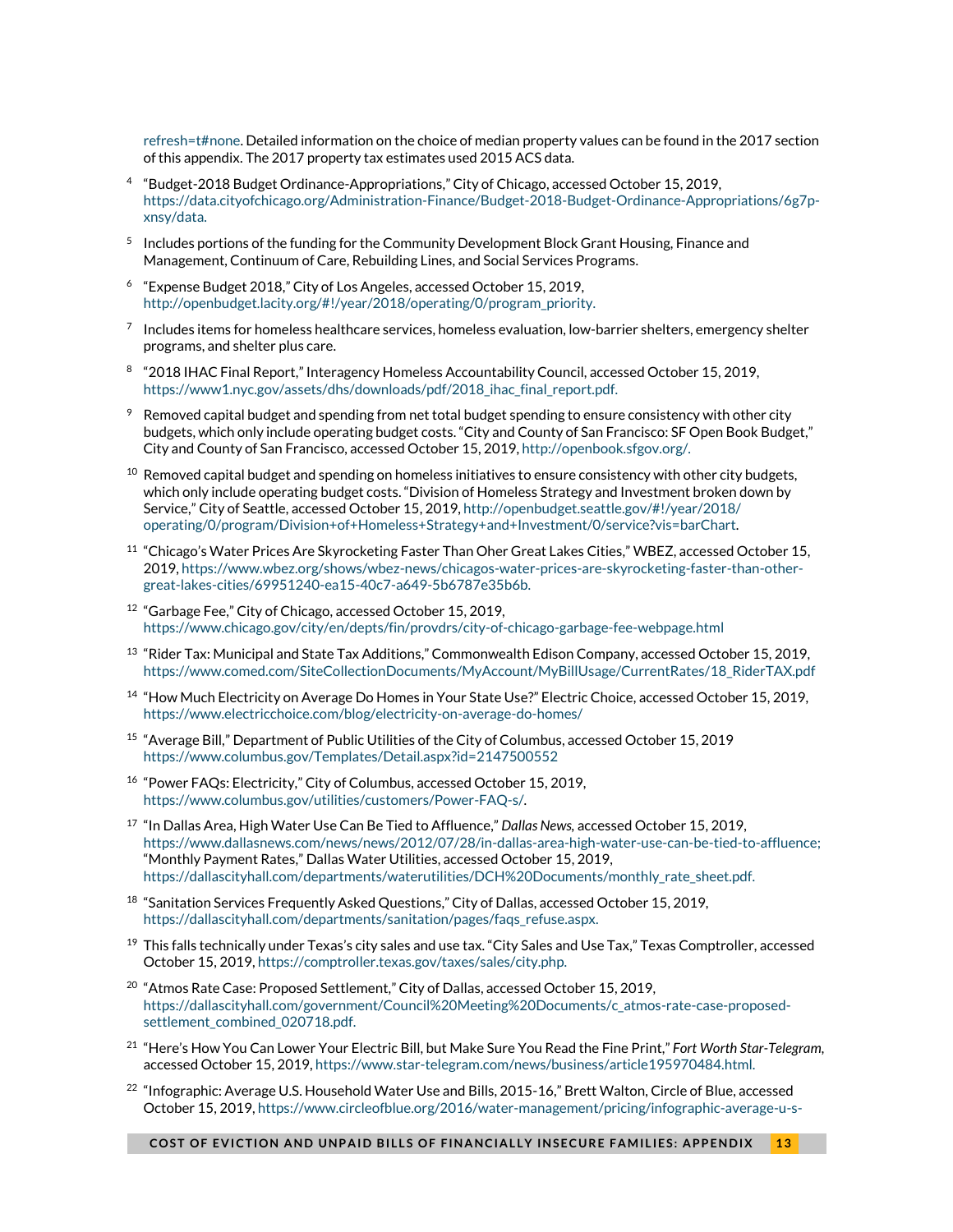[household-water-use-bills-2015-16/;](https://www.circleofblue.org/2016/water-management/pricing/infographic-average-u-s-household-water-use-bills-2015-16/) "2018 Water and Sewer Rates," Custom Account Services at Houston Public Works, accessed October 15, 2019[, https://houtonwater20.helpdocsonline.com/utility-rates.](https://houtonwater20.helpdocsonline.com/utility-rates)

- <sup>23</sup> This falls technically under Texas's city sales and use tax. "City Sales and Use Tax," [https://comptroller.texas.gov/taxes/sales/city.php.](https://comptroller.texas.gov/taxes/sales/city.php)
- <span id="page-13-0"></span><sup>24</sup> "Twenty-Five Texas Cities Average Annual Natural Gas Consumption Residential," CPS Energy, accessed October 15, 2019[, https://www.rrc.state.tx.us/media/27231/25-avg-ann-con-res-2014.pdf.](https://www.rrc.state.tx.us/media/27231/25-avg-ann-con-res-2014.pdf)
- <sup>25</sup> "Here's How You Can Lower Your Electric Bill," *Fort Worth Star-Telegram.*
- <span id="page-13-1"></span><sup>26</sup> "Californians Are Struggling to Pay for Rising Water Rates," Water Deeply, accessed October 15, 2019, [https://www.newsdeeply.com/water/articles/2018/02/27/californians-are-struggling-to-pay-for-rising-water](https://www.newsdeeply.com/water/articles/2018/02/27/californians-are-struggling-to-pay-for-rising-water-rates)[rates.](https://www.newsdeeply.com/water/articles/2018/02/27/californians-are-struggling-to-pay-for-rising-water-rates)
- <span id="page-13-2"></span><sup>27</sup> "LASAN Billing," City of Los Angeles, accessed October 15, 2019[, https://www.lacitysan.org/san/faces/](https://www.lacitysan.org/san/faces/wcnav_externalId/s-lsh-au-r-b?_adf.ctrl-state=12za655teg_5&_afrLoop=6368478913008211) [wcnav\\_externalId/s-lsh-au-r-b?\\_adf.ctrl-state=12za655teg\\_5&\\_afrLoop=6368478913008211#!](https://www.lacitysan.org/san/faces/wcnav_externalId/s-lsh-au-r-b?_adf.ctrl-state=12za655teg_5&_afrLoop=6368478913008211)
- <sup>28</sup> "Utilities Subject to Tax," City of Los Angeles, accessed October 15, 2019, [http://www.uutinfo.org/uutinfo\\_city\\_info/los\\_angeles/uutinfo\\_los\\_angeles.htm](http://www.uutinfo.org/uutinfo_city_info/los_angeles/uutinfo_los_angeles.htm)
- $^{29}$  "Most & Least Energy-Expensive States," Adam McCann, WalletHub, accessed October 15, 2019, <https://wallethub.com/edu/energy-costs-by-state/4833/>
- $30\,$  "What Is the Average Electricity Bill in Los Angeles?" Understand Solar, accessed October 15, 2019, <https://understandsolar.com/average-electricity-bill-los-angeles/>
- $31$  This is the typical water consumption and bills reported by the Miami-Dade Water and Sewer Department. "Combined Water and Sewer Bill Florida Municipalities and Major U.S. Cities for the Median Residential Customer," Miami-Dade County, accessed October 15, 2019, [http://www.miamidade.gov/water/library/fees/rate-comparison.pdf.](http://www.miamidade.gov/water/library/fees/rate-comparison.pdf)
- $32$  "New Orleans S&WB Customers to Pay an Average \$115 a Month by 2020," Biz New Orleans, accessed October 15, 2019[, https://www.bizneworleans.com/new-orleans-swb-customers-to-pay-an-average-115-a-month-by-](https://www.bizneworleans.com/new-orleans-swb-customers-to-pay-an-average-115-a-month-by-2020/)[2020/;](https://www.bizneworleans.com/new-orleans-swb-customers-to-pay-an-average-115-a-month-by-2020/) "Rates, Fees & Charges," Sewerage and Water Board of the City of New Orleans, accessed October 15, 2019, <https://www.swbno.org/CustomerService/RatesFeesAndCharges> .
- $33$  "New Orleans S&WB Customers to Pay an Average  $$115$  a Month by 2020"; "Rates, Fees & Charges."
- <sup>34</sup> "Your Water Bill Could Get Even More Expensive," Carol Campanile, *New York Post,* accessed October 15, 2019, [https://nypost.com/2017/01/02/your-water-bill-could-get-even-more-expensive/.](https://nypost.com/2017/01/02/your-water-bill-could-get-even-more-expensive/)
- $35$  "Average Monthly Gas Bills," conEdison, accessed October 15, 2019, [https://www.coned.com/\\_external/cerates/documents/average\\_monthly\\_gas\\_bills.pdf.](https://www.coned.com/_external/cerates/documents/average_monthly_gas_bills.pdf)
- <sup>36</sup> Micah Maidenberg, "Con Ed Seeks Rate Increases for New York City-Area Customers," *Wall Street Journal,* accessed October 15, 2019[, https://www.wsj.com/articles/con-ed-seeks-rate-increases-for-new-york-city-area](https://www.wsj.com/articles/con-ed-seeks-rate-increases-for-new-york-city-area-customers-11548971155)[customers-11548971155](https://www.wsj.com/articles/con-ed-seeks-rate-increases-for-new-york-city-area-customers-11548971155)
- <sup>37</sup> Dominic Fracassa, "SF Raising Water, Sewer Rates over 4 Years," *San Francisco Chronicle,* accessed October 15, 2019[, https://www.sfchronicle.com/bayarea/article/SF-raising-water-rates-for-single-family-homes-](https://www.sfchronicle.com/bayarea/article/SF-raising-water-rates-for-single-family-homes-12852924.php)[12852924.php.](https://www.sfchronicle.com/bayarea/article/SF-raising-water-rates-for-single-family-homes-12852924.php)
- <sup>38</sup> Riley McDermid, "Garbage Collection Rates in the City to Climb by Almost 15%," *San Francisco Business Times*, accessed October 15, 2019[, https://www.bizjournals.com/sanfrancisco/news/2017/05/19/garbage-collection](https://www.bizjournals.com/sanfrancisco/news/2017/05/19/garbage-collection-rates-san-francisco-recology.html)[rates-san-francisco-recology.html.](https://www.bizjournals.com/sanfrancisco/news/2017/05/19/garbage-collection-rates-san-francisco-recology.html)
- <sup>39</sup> "Residential Options," CleanPowerSF, accessed October 15, 2019[, https://www.cleanpowersf.org/residential](https://www.cleanpowersf.org/residential)
- <sup>40</sup> "City Performance Scorecards: CleanPowerSF, Public Utilities Commission," SF.gov, accessed October 15, 2019, <https://sfgov.org/scorecards/environment/cleanpowersf>
- <sup>41</sup> "Infographic: Average U.S. Household Water Use and Bills, 2015-16"; "Residential Drinking Water Rates," Seattle Public Utilities, accessed October 15, 2019[, https://www.seattle.gov/utilities/services/rates/water](https://www.seattle.gov/utilities/services/rates/water-rates/residential-water-rates)[rates/residential-water-rates](https://www.seattle.gov/utilities/services/rates/water-rates/residential-water-rates)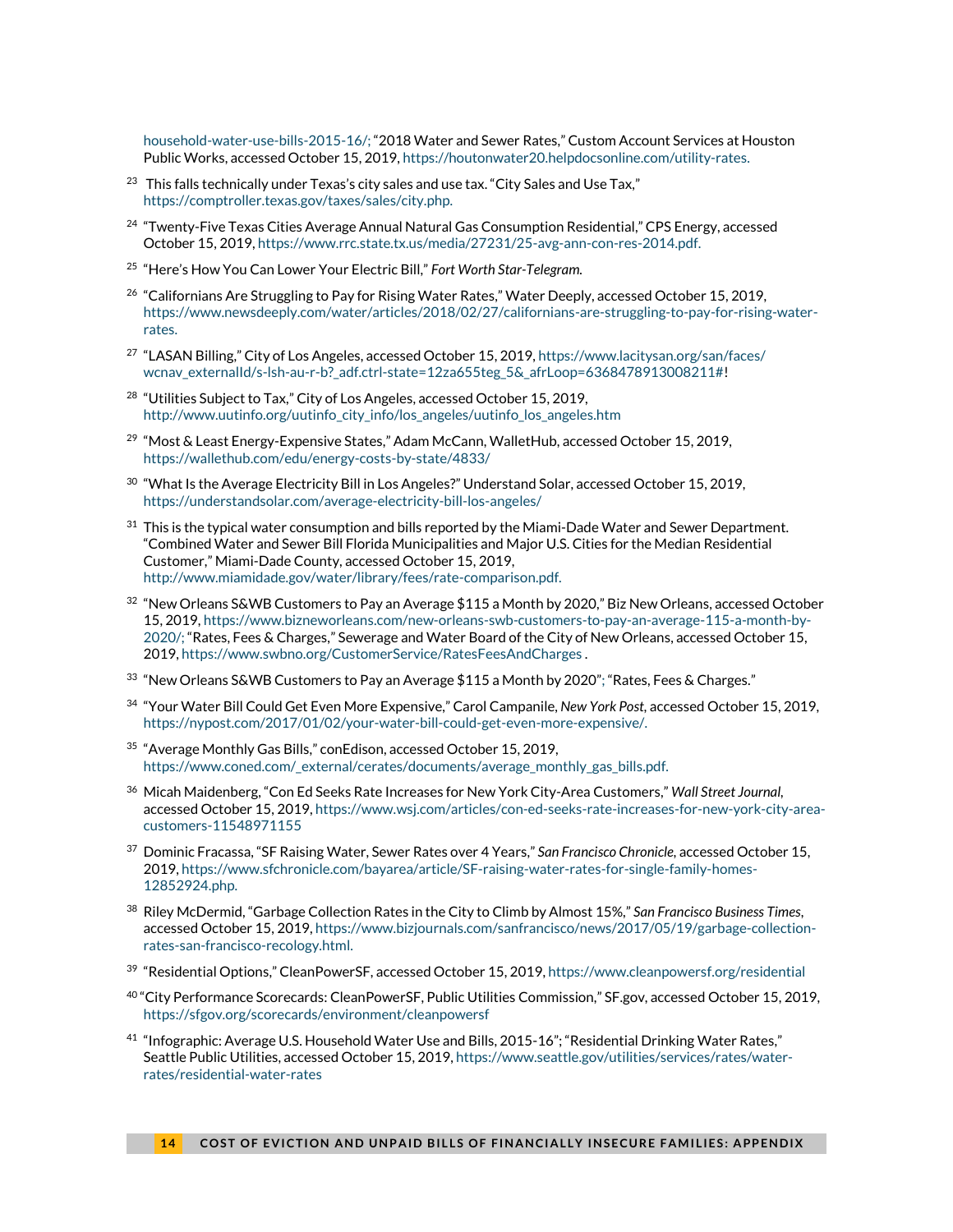- <sup>42</sup> "Garbage Can Rates," Seattle Public Utilities, accessed October 15, 2019, [https://www.seattle.gov/utilities/services/rates/garbage-rates.](https://www.seattle.gov/utilities/services/rates/garbage-rates)
- <sup>43</sup> "Electric Rates," Seattle City Light, accessed October 15, 2019[, http://www.seattle.gov/light/Rates/.](http://www.seattle.gov/light/Rates/)

## <span id="page-14-0"></span>References

<span id="page-14-1"></span>City of Columbus. 2017. *[Budget 2018.](https://www.columbus.gov/uploadedFiles/Columbus/Departments/Finance_and_Management/Financial_Management_Group/Budget_Management/2018_Budget/Complete.pdf)* Columbus, OH: City of Columbus.

City of Dallas. 2017. *[Annual Budget Fiscal Year 2017-18](https://dallascityhall.com/departments/budget/financialtransparency/AnnualBudget/FY-2017-18-Adopted-Budget.pdf)*. Dallas: City of Dallas.

<span id="page-14-2"></span>City of Houston. 2017. *[Proposed Operating Budget](http://www.houstontx.gov/budget/18budprop/FY2018_Proposed_Budget.pdf)*. Houston: City of Houston.

City of Miami. 2017. *[Adopted Operating Budget: Fiscal Year 2017-18](http://archive.miamigov.com/Budget/docs/FY18/FY18AdoptedbudgetBook.pdf)*. Miami: City of Miami.

<span id="page-14-3"></span>City of New Orleans. 2017. *[2018 Annual Operating Budget](https://www.nola.gov/nola/media/Mayor-s-Office/Files/2018-Adopted-Budget-Book-3-9-2018.pdf)*. New Orleans: City of New Orleans.

- Henry, Meghan, Anna Mahathey, Tyler Morrill, Anna Robinson, Azim Shivji, and Rian Watt. 2018. "The 2018 Annual Homeless Assessment Report (AHAR) to Congress." Cambridge, MA: Abt Associates.
- McKernan, Signe-Mary, Caroline Ratcliffe, Breno Braga, and Emma Cancian Kalish. 2016. "Thriving Residents, Thriving Cities: Family Financial Security Matters for Cities." Washington DC: Urban Institute.
- Metro Dallas Homeless Alliance. 2018. "2018 Dallas & Collin Counties Point in Time Homeless Count Results." Dallas: MDHA.
- Nathalie P. Voorhees Center for Neighborhood & Community Improvement. 2018. *2018 Homeless Point-in-Time Count & Survey Report.* Chicago: University of Illinois at Chicago, Nathalie P. Voorhees Center for Neighborhood & Community Improvement.
- New York City IBO (Independent Budget Office). *Eliminating New York City's Utility Excise Tax: Economic and Fiscal Impacts.* New York: IBO.

Public Utilities Commission of Ohio. 2019. *Ohio Utility Rate Survey.* Columbus, OH: PUCO.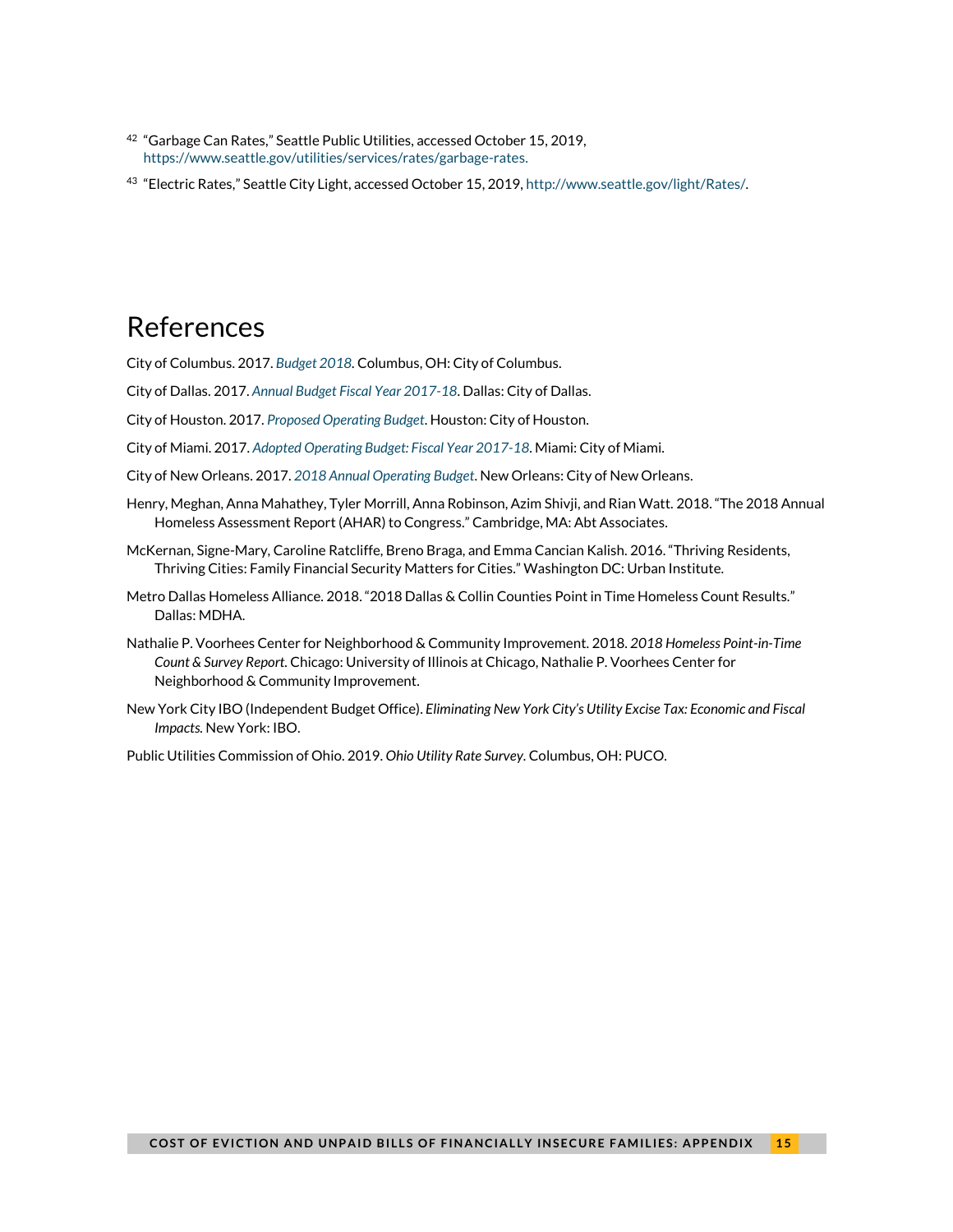# <span id="page-15-0"></span>2017 Appendix

The financial health of cities depends on financially secure residents. Previous research has shown that families with even a small amount of readily available savings—from \$250 to \$749 in assets—are less likely to be evicted, miss a housing or utility payment, or receive public benefits when income disruptions occur (McKernan et al. 2016). But 36 percent of American families have less than \$250 in nonretirement savings. Additionally, 30 percent of Americans have subprime credit scores, which limit access to credit during a crisis (Elliott, Ratcliffe, and Kalish 2016). Because many American families have low levels of savings and subprime credit scores, they are vulnerable to financial disruptions.

The precarious financial health of American families has spillover costs for cities. When families are evicted or cannot make housing or utility payments, cities lose revenue in missed property taxes and lost utility revenue and bear additional expenditures through providing services to the homeless. To quantify these links, we build upon this prior research to create 10 city-specific fact sheets (Chicago, Columbus, Dallas, Houston, Los Angeles, Miami, New Orleans, New York City, San Francisco, and Seattle) to show the cost of family financial insecurity to each city's budget. This document presents the logic, assumptions, and data behind these fact sheets.

## <span id="page-15-4"></span><span id="page-15-3"></span><span id="page-15-2"></span><span id="page-15-1"></span>Logic, Assumptions, and Data

<span id="page-15-13"></span><span id="page-15-12"></span><span id="page-15-11"></span><span id="page-15-10"></span><span id="page-15-9"></span><span id="page-15-8"></span><span id="page-15-7"></span><span id="page-15-6"></span><span id="page-15-5"></span>The logic models illustrate the steps involved to calculate the cost of household financial insecurity to cities, drawing upon national- and city-level data, including data from the US Census Bureau, the Bureau of Labor Statistics, and city budget estimates. We also generate household-level estimates of savings and of the risk of eviction and missed utility or mortgage payments among households with less than \$2,000 in nonretirement savings. The following section describes each stage in the logic models, from *establishing the base population* of households with income or expense disruptions in each city, to *determining the percentage of households in each city with assets below \$2,000*, to *estimating the cost of eviction, unpaid utility bills, and missed property tax payments*for each city. The costs to cities for each outcome (i.e., eviction, missed mortgage payments, and unpaid utility bills) are estimated through separate logic models and are then combined to produce a cost to the city government's bottom line.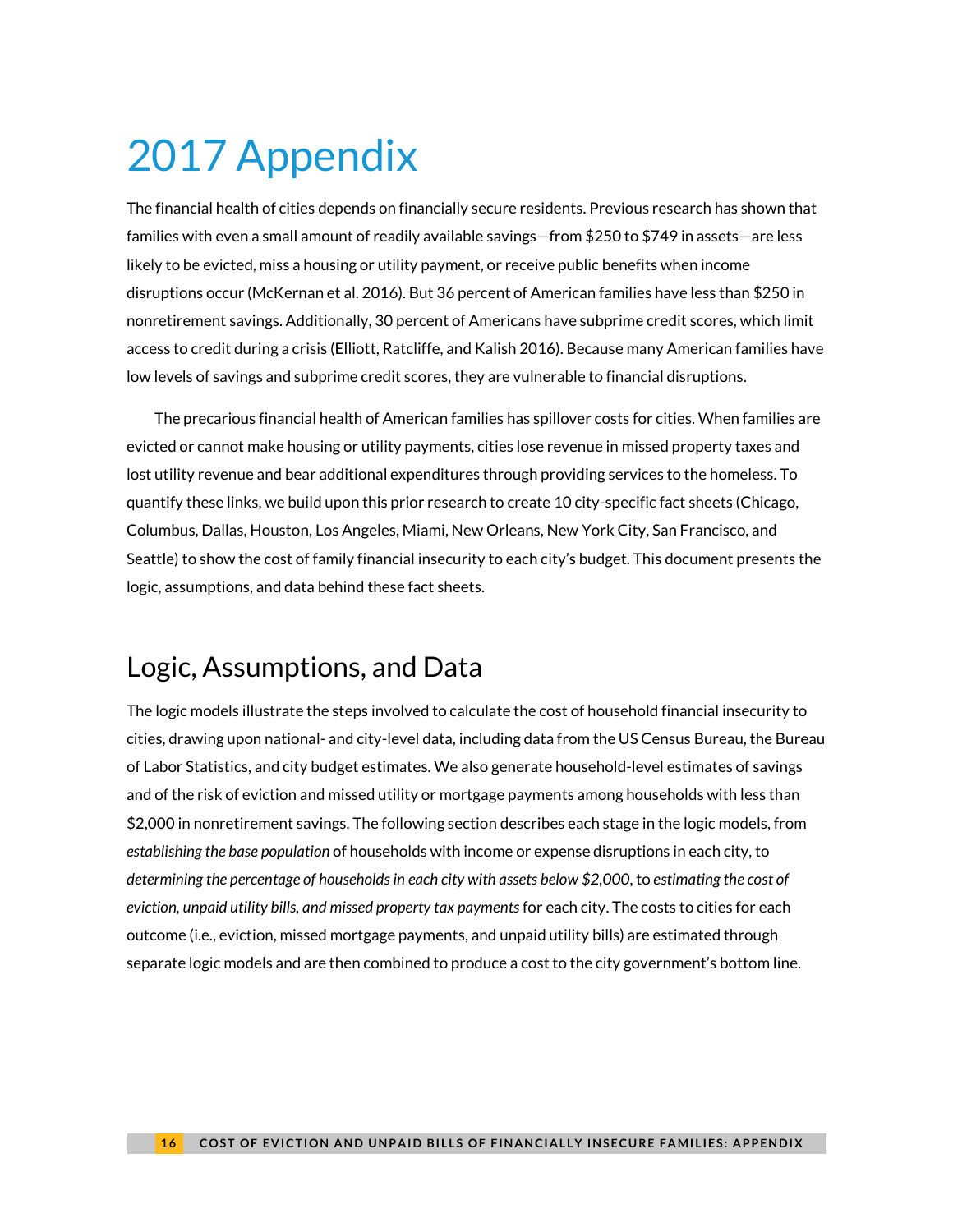#### **Establishing the Base Population**

<span id="page-16-5"></span><span id="page-16-4"></span><span id="page-16-3"></span><span id="page-16-2"></span><span id="page-16-1"></span><span id="page-16-0"></span>The first step in the logic model (stage 1), regardless of the household outcome being studied (i.e., eviction, missed mortgage payment, or unpaid utility bills) is to determine the number of households in each city likely to experience income or expense disruption. Based on Urban's prior work using data from the 2008 panel of the Survey of Income and Program Participation (SIPP), 26 percent of households experience an income disruption each year because of an involuntary job loss, the onset of a health-related work limitation, or an income drop of 50 percent or more (McKernan et al. 2016). Other research finds that 60 percent of American households annually experience a financial shock—including income and expense disruptions—such as a car or home repair, illness or injury that included a hospital visit, or a loss of income from unemployment, a pay cut, or reduced hours (Pew 2015). We use 26 percent as a lower-bound estimate for income disruptions and 60 percent as an upper-bound estimate for experiencing a financial shock, which includes income *and* expense disruptions. Both the lower- and upper-bound percentages are multiplied by the 2015 US Census Bureau counts of households in each city from the American Community Survey, or ACS (appendix table A.2).<sup>[1](#page-29-1)</sup> The resulting counts are used to produce the range of households that would theoretically experience income or expense disruptions that year.

#### <span id="page-16-8"></span><span id="page-16-7"></span><span id="page-16-6"></span>APPENDIX TABLE A.2

<span id="page-16-11"></span><span id="page-16-10"></span><span id="page-16-9"></span>

|             |                   |              |                 | <b>Estimated</b> |               |              | Annual         |
|-------------|-------------------|--------------|-----------------|------------------|---------------|--------------|----------------|
|             |                   |              |                 | share of         |               | Annual       | median         |
|             |                   | Owner-       |                 | households       | Annual        | utilities    | property       |
|             |                   | occupied     | Unemploy-       | with less than   | spending per  | revenue per  | taxes per      |
|             |                   | housing      | ment rate       | \$2,000 liquid   | homeless      | household    | homeowner      |
|             | <b>Households</b> | units $(\%)$ | (%)             | savings (%)      | family $(\$)$ | (\$)         | household (\$) |
| Chicago     | 1,053,229         | 43.8         | 6.4             | 61.5             | 1,457         | 1,092        | 3,590          |
| Columbus    | 344.839           | 44.5         | 4.1             | 56.9             | 3,828         | 1,530        | 2,612          |
| Dallas      | 495,362           | 41.4         | 4.1             | 64.7             | 6.983         | 1,320        | 3,119          |
| Houston     | 849,974           | 41.4         | 4.3             | 61.8             | 11,627        | 1,824        | 2,841          |
| Los Angeles | 1,360,164         | 36.0         | 7.1             | 61.3             | 464           | 2,673        | 3,841          |
| Miami       | 171.720           | 28.2         | 6.1             | 72.8             | 13,336        | 1,090        | 2,652          |
| New         |                   |              |                 |                  |               |              |                |
| Orleans     | 156,591           | 46.3         | 6.5             | 65.2             | 1,926         | 1,219        | 1,689          |
| New York    |                   |              |                 |                  |               |              |                |
| City        | 3,129,147         | 31.6         | 5.7             | 60.6             | 15,459        | 1,836        | 4,256          |
| San         |                   |              |                 |                  |               |              |                |
| Francisco   | 356.916           | 35.8         | 3.6             | 46.6             | 20.162        | 3,120        | 5.976          |
| Seattle     | 311,038           | 46.6         | 4.1             | 46.2             | 4,704         | 4,411        | 4,199          |
|             |                   |              |                 | Urban Institute  |               |              |                |
|             |                   | 2015 ACS     |                 | model using data | Various       |              |                |
|             | 2015 ACS one-     | one-year     |                 | from 2013 SIPP   | sources (2014 | Various      | 2015 ACS one-  |
| Sources:    | year data         | data         | <b>BLS 2015</b> | and 2014 ACS     | and 2015)     | sources 2015 | year data      |

**Estimated** 

#### **City Estimates Used to Calculate Cost of Household Financial Insecurity**

**Note**: The various sources used to estimate annual homeless spending and utilities revenue in each city are described in the "City-Level Data" section.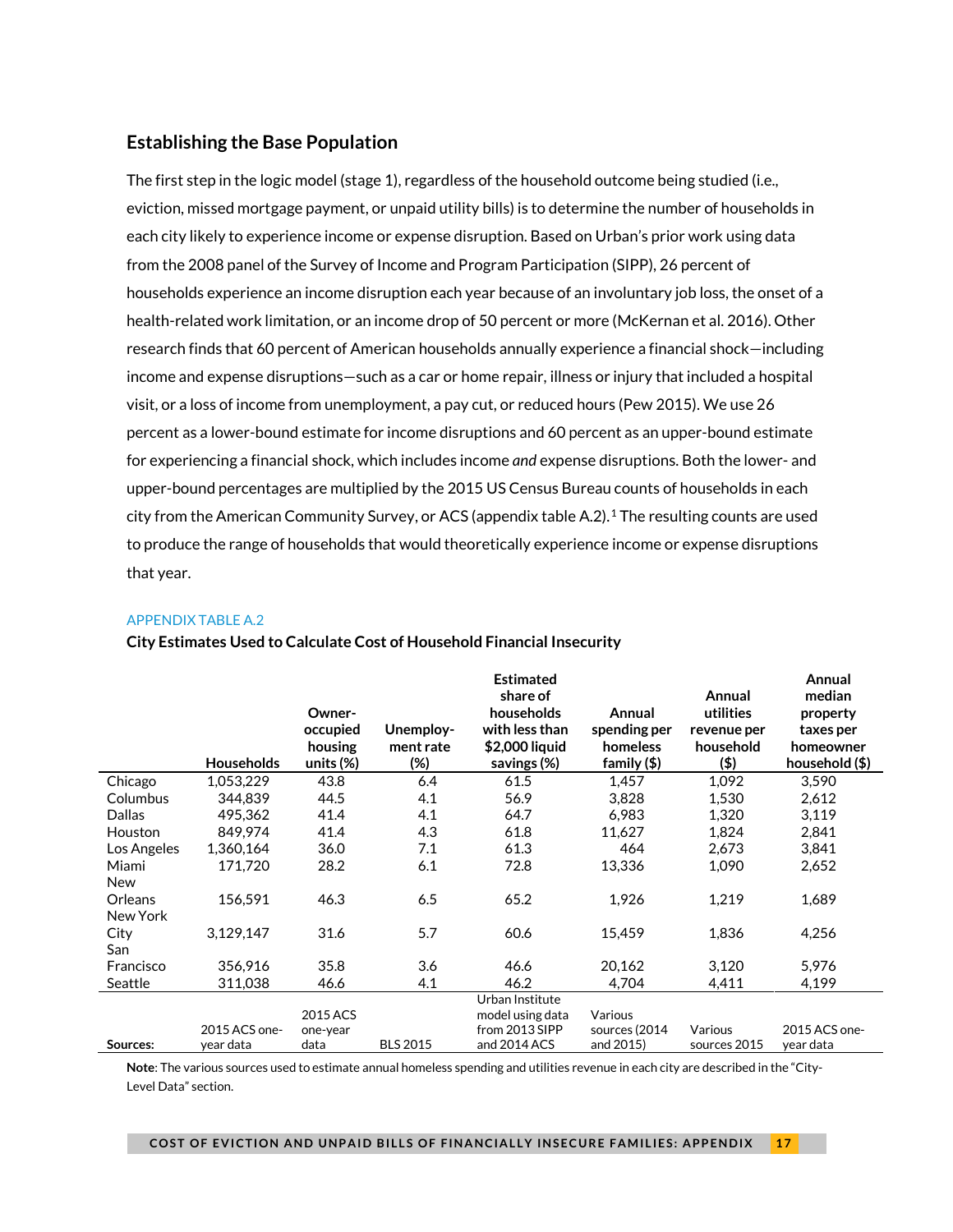<span id="page-17-8"></span><span id="page-17-7"></span>Finally, cities have different local economies, so the range of households affected by income or expense disruptions would be theoretically lower in cities with stronger economies (unemployment rates below the national rate) and higher in cities with weaker economies (unemployment rates above the national rate, which was 5.3 percent in 2015). The range of households affected by income and expense disruptions was multiplied by the ratio of the city-specific unemployment rate relative to the national rate, from 2015 Bureau of Labor Statistics (BLS) data (appendix table A.2).[2](#page-29-2) This produces a final unemployment rate–adjusted range of the percentage and number of households in each city that we estimate experience income or expense disruptions. These estimates are then used to calculate the cost to the city of households becoming evicted, missing mortgage payments, and not paying utility bills.

### **Estimating the Share of Households in Each City with Nonretirement Savings below \$2,000**

Fifty-two percent of households nationwide have less than \$2,000 in nonretirement savings (McKernan et al. 2016). But some cities have residents who are more economically secure than those in other cities, suggesting that savings may vary, too. This study estimates the share of households that have less than \$2,000 in nonretirement liquid assets for our 10 cities through a two-step data analysis using SIPP and ACS data (appendix table A.2). First, we use national-level SIPP data from the 2008 panel (specifically from data collected in 2011) to estimate with a logit regression model the relationship between whether a household has more or less than \$2,000 in liquid assets and household demographic and economic factors. The model includes age, income, family composition, education level, immigration status, homeownership, race/ethnicity, employment status, and disability status. Then, we use the resulting national-level coefficients from the SIPP model and city-specific household-level ACS data from 2014 to predict the share of households in each city that have less than \$2,000 in savings. The resulting percentages from the SIPP/ACS model are then used in each subsequent logic model (i.e., eviction, unpaid utility bills, and missed property tax payments) to calculate the number of households in each city with low levels of savings.

#### <span id="page-17-9"></span><span id="page-17-3"></span><span id="page-17-2"></span><span id="page-17-1"></span><span id="page-17-0"></span>**Estimating the Cost of Eviction**

<span id="page-17-6"></span><span id="page-17-5"></span><span id="page-17-4"></span>Eviction could be prevented if households had a better savings cushion to pay their rent during difficult financial times. When families are evicted, they may become homeless, and this presents a significant cost to cities. The logic model for eviction illustrates how the number of households who would have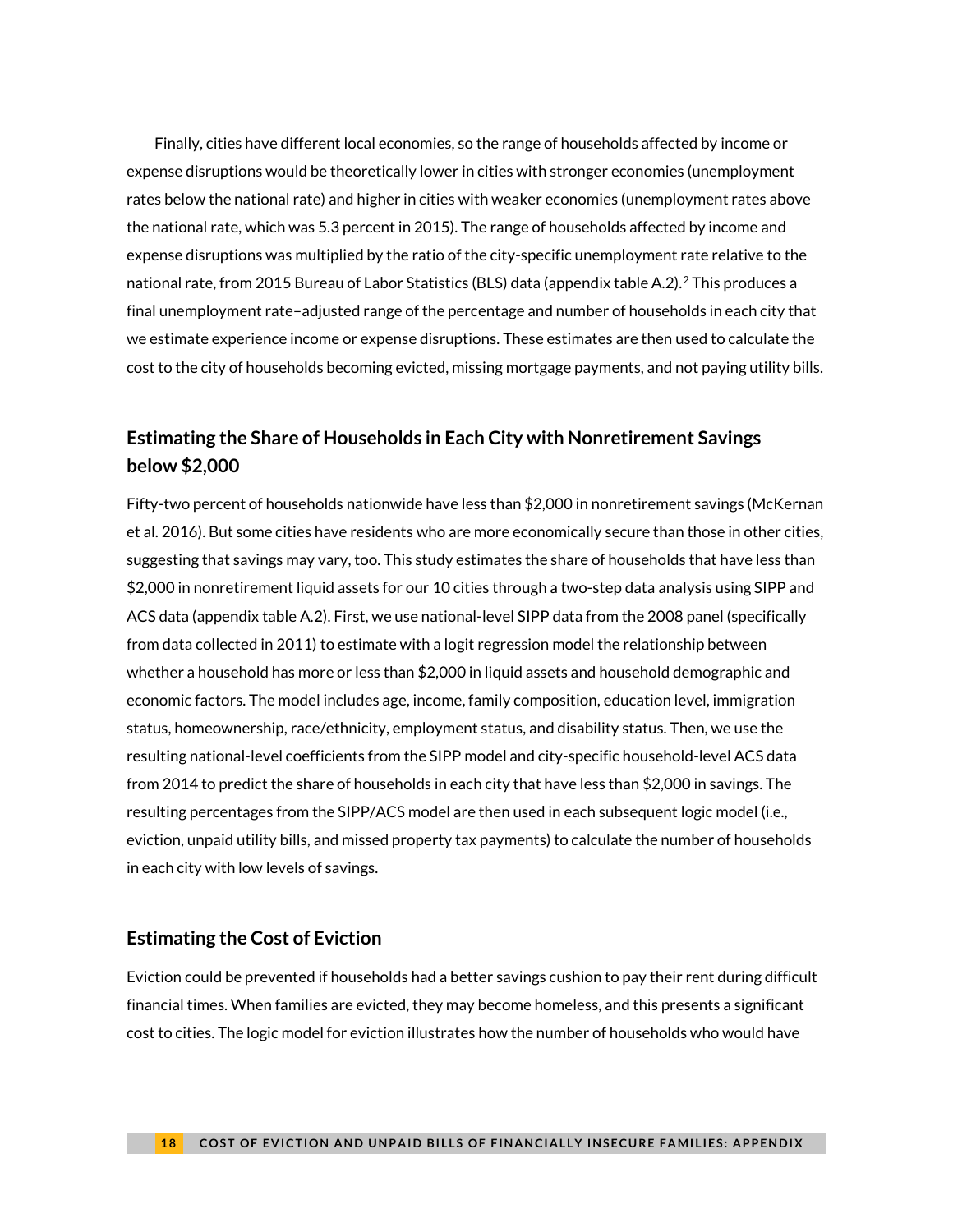been evicted after an income or expense disruption because of low savings is estimated and what the cost to each city would be for these evictions.

As the logic model shows, there are three stages for estimating the cost to cities from evictions of financially insecure residents (appendix figure A.1). The model for evictions takes the percentage of households in the city that experience an income or expense disruption (calculated in stage 1), estimates how many households would have been evicted after an income disruption or financial shock because they lacked \$2,000 in available savings (stage 2), then uses that number to calculate the cost to the city because of eviction-related homelessness (stage 3).

Stage 2 in the eviction model—calculating the number of households evicted because they lacked \$2,000 in savings—has multiple steps. First, the share of households with savings below \$2,000 with income or expense disruptions is calculated, first by multiplying the city's household count by the percentage who had an income disruption (calculated in stage 1), and then by the percentage having liquid assets below \$2,000 (calculated in the SIPP/ACS model). This produced a count of households in each city with assets above and below \$2,000 for those with an income disruption (26 percent) at the lower bound and a financial shock (60 percent) at the upper bound.

The resulting household counts are then multiplied by eviction rates from the SIPP for households having less than \$2,000 in savings (1.3 percent) and more than \$2,000 in savings (0.09 percent). The difference of these two counts produced the number of households in each city who had less than \$2,000 in liquid savings and were evicted because of their low savings when experiencing income disruptions (lower bound) or financial shocks (upper bound).

While stage 2 in the logic model is used to calculate the households evicted because of low savings, stage 3 calculates the cost to the city. The final cost estimate for each city is produced by multiplying the amount the city spends per homeless household by the lower- and upper-bound counts of households with less than \$2,000 in savings who were evicted because of an income disruption or financial shock (calculated in stage 2).<sup>[3](#page-29-3)</sup> The result is a range of estimates of the cost to cities of households having less than \$2,000 in savings and therefore becoming evicted and using city homeless services. These estimates are later used, along with the cost of unpaid utility bills and missed mortgage payments, to produce a final cost to cities of residents' financial insecurity (see ["Estimating the Total Cost of Eviction,](#page-23-0)  [Unpaid Utility Bills, and Missed Property Tax Payments."](#page-23-0))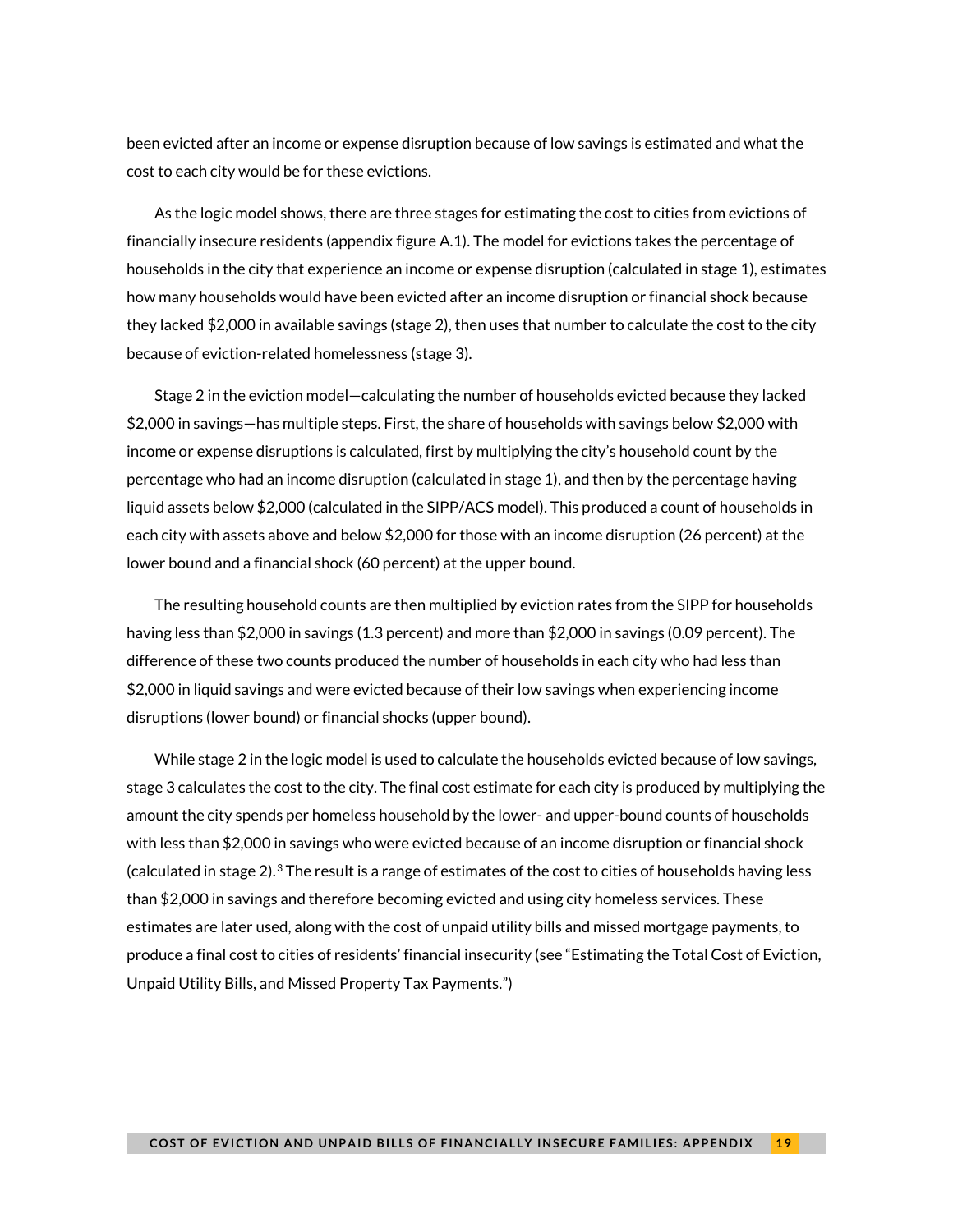#### APPENDIX FIGURE A.1

**Cost to Cities of Eviction Logic Model**

**Final output: Cost savings to city from reduction in evictions due to all households having savings above the threshold (\$2,000)**

Output: Number of households in the city that experience a disruption

**Stage 1: Establishing the base populationa**

1A. Share of households nationally with an income disruption (26%) or financial shock (60%) each year<sup>b</sup>

1B. Number of households in the city

1C. Unemployment rate in the city relative to the national rate (to scale the share of households with income disruptions or financial shocks based on city economic conditions)

Output: Number fewer households who would be evicted after disruption if they had assets above \$2000

**Stage 2: Financial security and eviction**

2A. Number of households in the city with liquid nonretirement assets above and below \$2,000

2B. Difference between the share of households with a disruption who are evicted with assets above \$2,000 and the share with assets below \$2,000

Output: Cost to city per evicted household

**Stage 3: Homelessness**

3A. Cost to city per homeless household

<sup>a</sup> Stage 1 is calculated in the same way across all three logic models.

 $b$  Only renters can become evicted, but all households are included in 2B. Therefore, all households are included in 1A and 1B.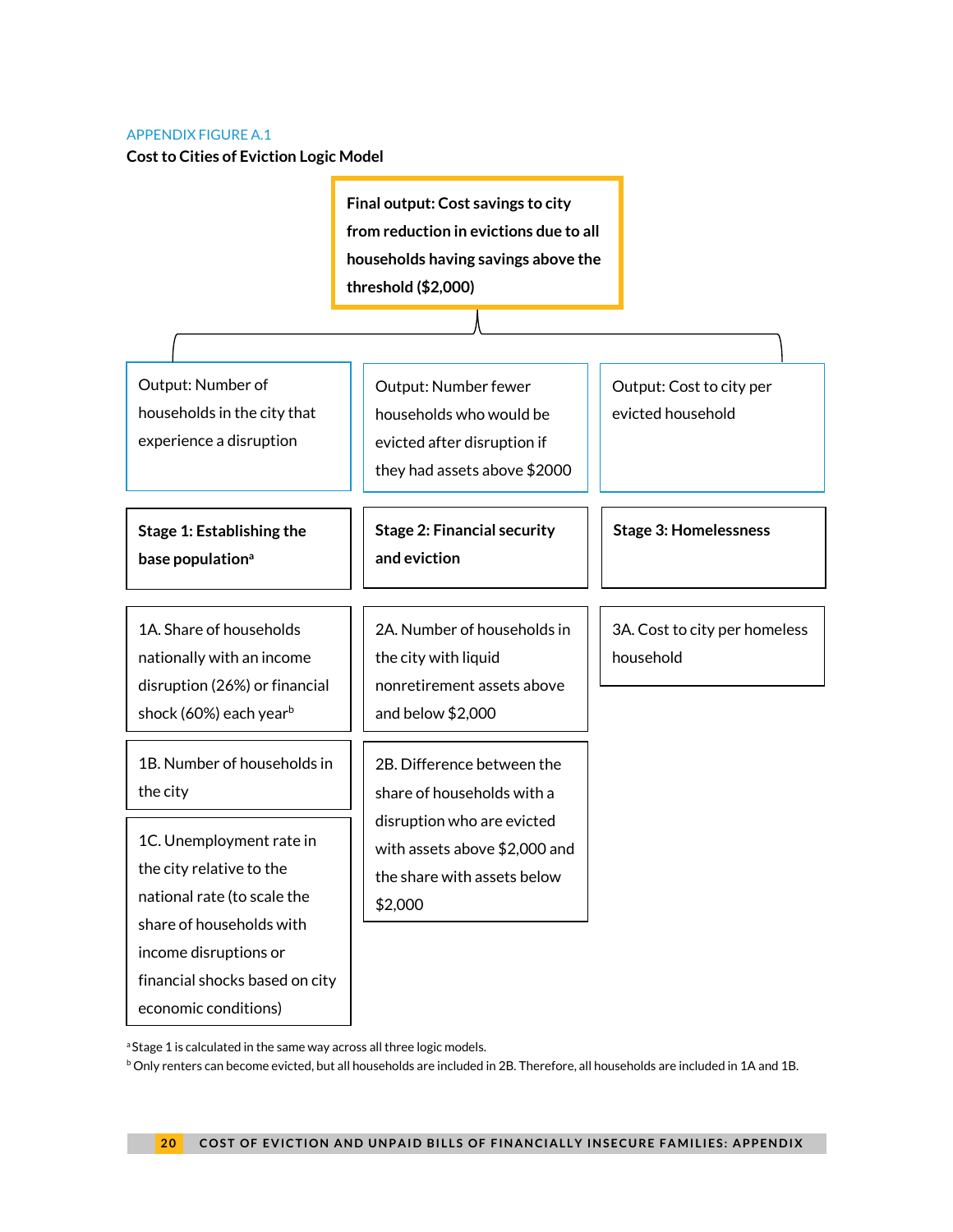#### **Estimating the Cost of Unpaid Utility Bills**

Unpaid utility bills reflect financial distress among households who do not have enough money to pay for basic needs each month. When households cannot pay their utility bills, public utilities may have difficulty covering their operating costs, which affects city budgets. Los Angeles and Chicago tax residential electricity usage, so when bills to the public electricity company are unpaid, the city loses revenue. The logic model for unpaid utility bills illustrates how the number of households who could not make payments after income or expense disruptions is estimated and how much that costs cities.

As the logic model shows, there are three stages for estimating the cost to cities from unpaid utility bills of financially insecure residents (appendix figure A.2). The model for unpaid utility bills takes the percentage of city households that experience a disruption (calculated in stage 1), estimates how many households could not pay utilities bills after an income disruption or financial shock because they lacked \$2,000 in available savings (stage 2), then uses that number to calculate the cost to the city because of such unpaid bills (stage 3).

Stage 2 in the utilities model—calculating the number of households who missed utility payments because they lacked \$2,000 in savings—has multiple steps. First, the number of households with savings below \$2,000 with income or expense disruptions is calculated (see ["Estimating the Cost of Eviction"](#page-17-9) for additional details). The resulting household counts are then multiplied by missed utility payment rates from the SIPP for households having less than \$2,000 in savings (22.2 percent) and more than \$2,000 in savings (7.1 percent). The difference of these two counts produces the number of households in each city who had less than \$2,000 in liquid savings and missed utility payments because of their low savings when experiencing income disruptions (lower bound) or financial shocks (upper bound).

While stage 2 in the model describes how the households who missed utility payments because of low savings are calculated, stage 3 describes how the cost to the city is calculated. The final cost estimate for each city is produced by multiplying the yearly amount each household pays toward publicly operated utilities by the average number of months in a year that households who missed payments reported not paying (about six months) to produce a prorated annual amount left unpaid.  $4$ This estimate is then multiplied by the lower- and upper-bound counts of households with less than \$2,000 in savings who did not pay utility bills because of an income disruption or financial shock (calculated in stage 2) to produce a range of lost utility revenue for the city. For Los Angeles and Chicago, the only two cities profiled that tax their residents' electricity usage, the average yearly utility tax revenue collected per household is also added to the calculations.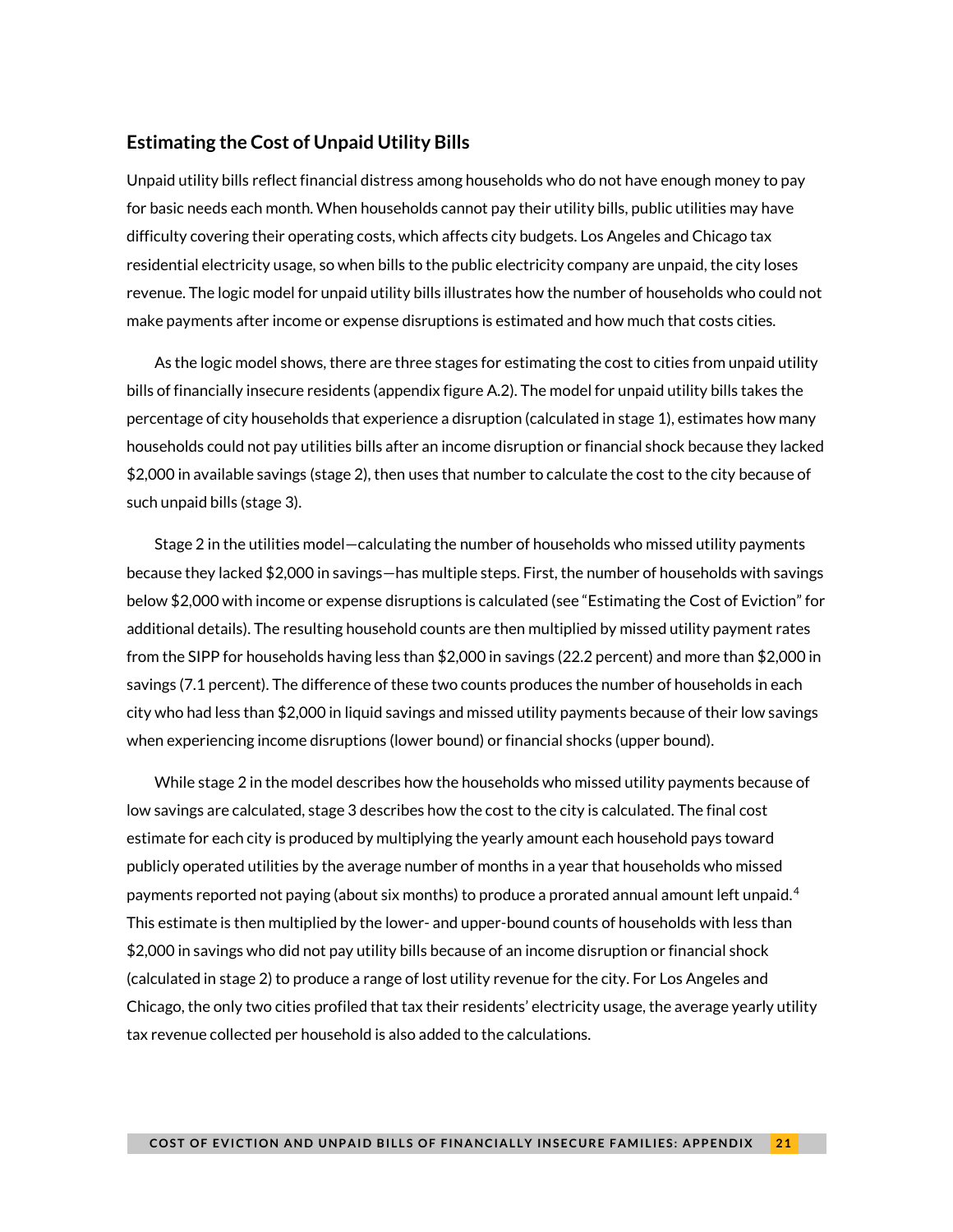#### APPENDIX FIGURE A.2

**Cost to Cities of Unpaid Utilities Bills Logic Model**

**Final output: Cost savings to city from reduction in unpaid utility bills due to all households having savings above the threshold (\$2,000)**

Output: Number of households in the city that experience a disruption

**Stage 1: Establishing the base populationa**

1A. Share of households nationally with an income disruption (26%) or financial shock (60%) each yearb

1B. Number of households in the city

1C. Unemployment rate in the city relative to the national rate (to scale the share of households with income disruptions or financial shocks based on city economic conditions)

Output: Number fewer households who would fail to pay utilities after disruption if they had assets above \$2,000

**Stage 2: Financial security and utilities**

2A. Number of households in the city with liquid nonretirement assets above and below \$2,000

2B. Difference between the share of households with a disruption who do not pay utility bills with assets above \$2,000 and the share with assets below \$2,000

Output: Cost to city per household that does not pay utility bill

**Stage 3: City revenueb**

3A. Average household annual utility bill for cityowned utilities

3B. Adjustment for average number of times household did not pay utilities, among households that ever did not pay utility bills

<sup>a</sup> Stage 1 is calculated in the same way across all three logic models.

<sup>b</sup> Not all cities receive revenue from the same utilities, though all cities studied have some public utilities.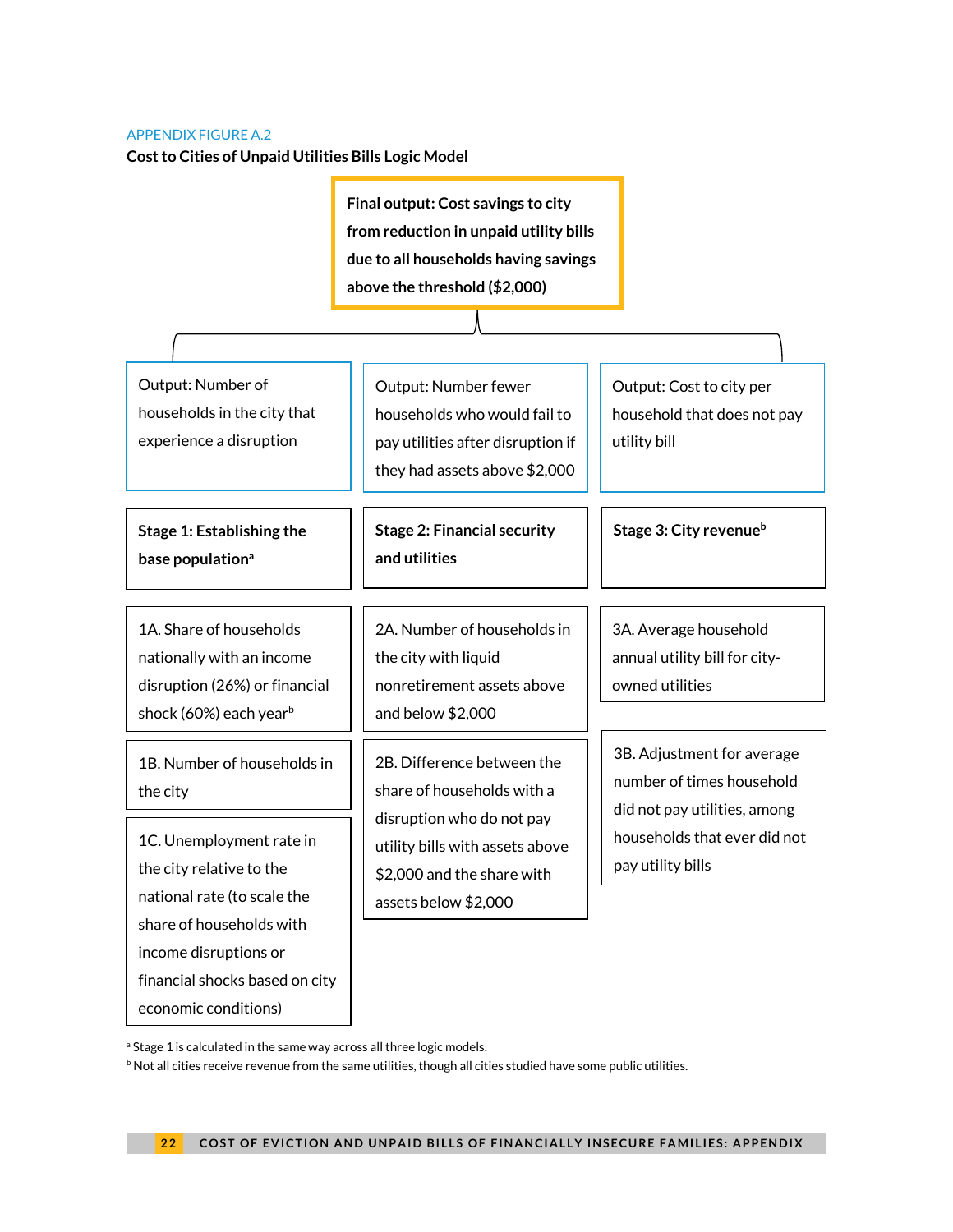#### **Estimating the Cost of Missed Property Tax Payments**

When homeowners have difficulty paying their property taxes, it typically reflects tremendous financial stress and puts homeowners at risk of losing their home. When households cannot pay their property taxes, city budgets are often affected because so much of city revenue comes from property taxes. The logic model for missed property tax payments is used to calculate the number of homeowners who could not pay their property taxes after an income or expense disruption and how much that costs cities.

The logic model for missed property taxes takes the percentage of households in each city that experience a disruption (calculated in stage 1), estimates how many homeowners with and without mortgages could not pay their property taxes after an income disruption or financial shock because they lacked \$2,000 in available savings (stage 2), and then uses those numbers to calculate the cost to the city because homeowners did not pay property taxes (stage 3; see appendix figure A.3).

Stage 2 in the property taxes model—calculating the number of homeowner households who missed property tax payments because they lacked \$2,000 in savings—has multiple steps. First, the share of homeowner households (mortgage and nonmortgage holders) with savings below \$2,000 with income or expense disruptions is calculated (see ["Estimating the Cost of Eviction"](#page-17-9) for additional details). The resulting household counts are then multiplied by the percentage of mortgage-paying homeowners who missed mortgage payments in the SIPP and had less than \$2,000 in savings (21.3 percent) and more than \$2,000 in savings (6.6 percent).<sup>[5](#page-29-5)</sup> In doing so, we derive estimates that assume all homeowners miss their property tax payments at the same rate at which mortgage holders miss their mortgage payments. Therefore, the difference of these two counts produces the number of households in each city who had less than \$2,000 in liquid savings and missed property tax payments because of their low savings when experiencing income disruptions (lower bound) or financial shocks (upper bound).

While stage 2 in the model describes how the homeowner households in each city who missed mortgage (and property tax) payments because of low savings is calculated, stage 3 describes how the cost to the city is calculated. The final cost estimate for each city is produced by multiplying homeowners with low liquid savings who missed paying property taxes by the median yearly amount homeowners paid toward property taxes (from the 2015 ACS 1-year estimates, reported in appendix table A.1; medians were used here instead of averages to minimize skew from high-value homes). $^6$  $^6$ These estimates are produced for both the upper- and lower-bound estimates for income or expense disruptions (stage 2) to produce a range of the cost of lost property tax revenue for the city.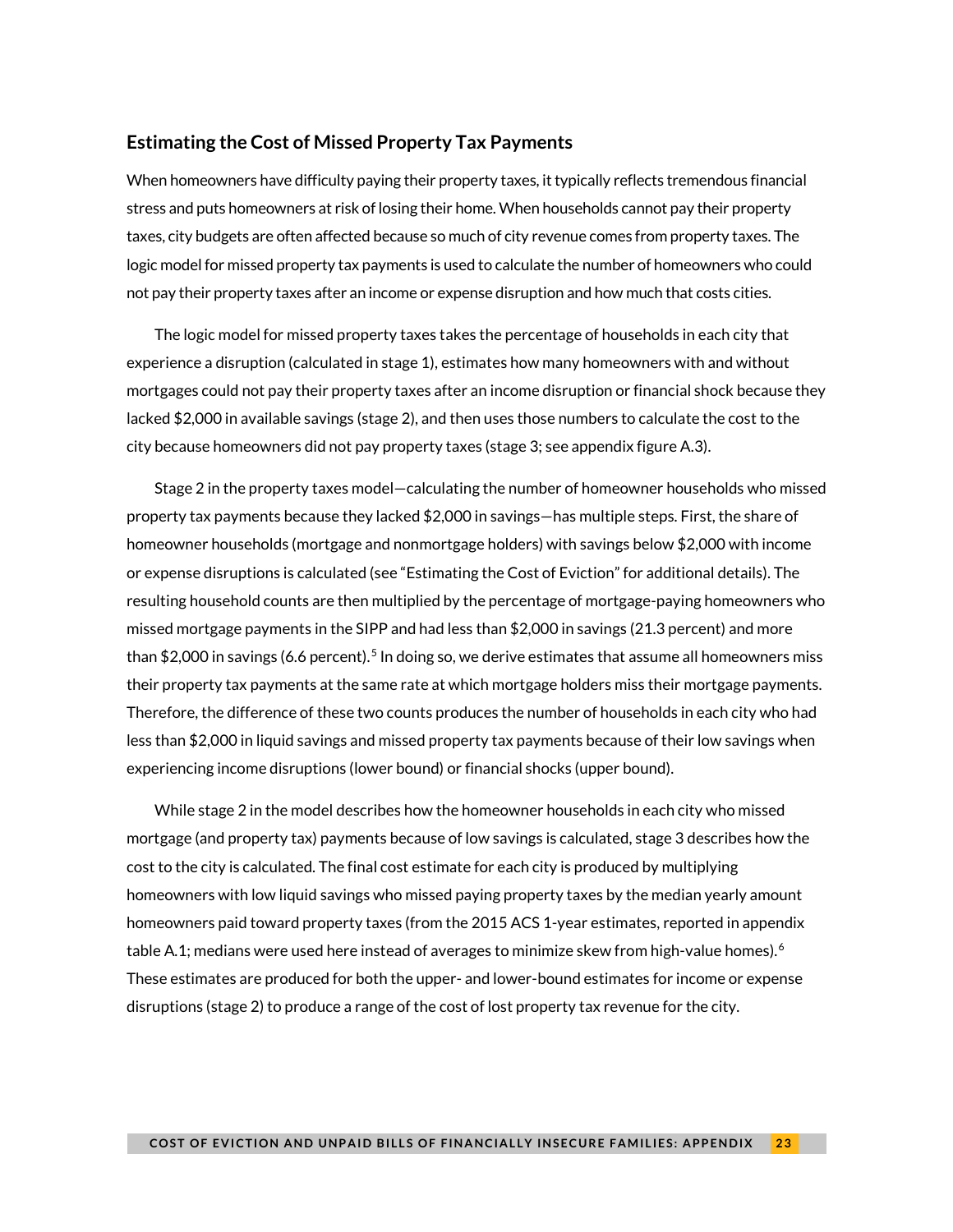#### <span id="page-23-0"></span>APPENDIX FIGURE A.3

**Cost to Cities of Unpaid Property Taxes Logic Model**

**Final output: Cost savings to city from reduction in unpaid property taxes due to all households having savings above the threshold (\$2,000)**

Output: Number of *homeowner*  households in the city that experience a disruption

Output: Number fewer *homeowner* households who would fail to pay property taxes after disruption if they had assets above \$2,000

### **Stage 1: Establishing the base populationa**

1A. Share of households nationally with an income disruption (26%) or financial shock (60%) each year<sup>b</sup>

1B. Number of households in the city

**Stage 2: Financial security and homeowners**

2A. Share of households that own their homes<sup>b</sup>

Output: Cost to city per *homeowner* household that does not pay property taxes

**Stage 3: City revenue**

3A. Median property taxes paid per homeowner household

2B. Number of *homeowner* households in the city with liquid nonretirement assets above and below \$2,000

1C. Unemployment rate in the city relative to the national rate (to scale the share of households with income disruptions or financial shocks based on city economic conditions)

2C. Difference between the share of mortgage-holder households with a disruption who do not pay mortgage with assets above \$2,000 and the share with assets below  $$2,000^{\circ}$ 

<sup>a</sup> Stage 1 is calculated in the same way across all three logic models.

**b** Models include homeowners only; failure to pay rent is not hypothesized to affect property taxes at a meaningful magnitude.

<sup>c</sup> Includes mortgage holders only; homeowners who own their homes outright do not have monthly housing payments.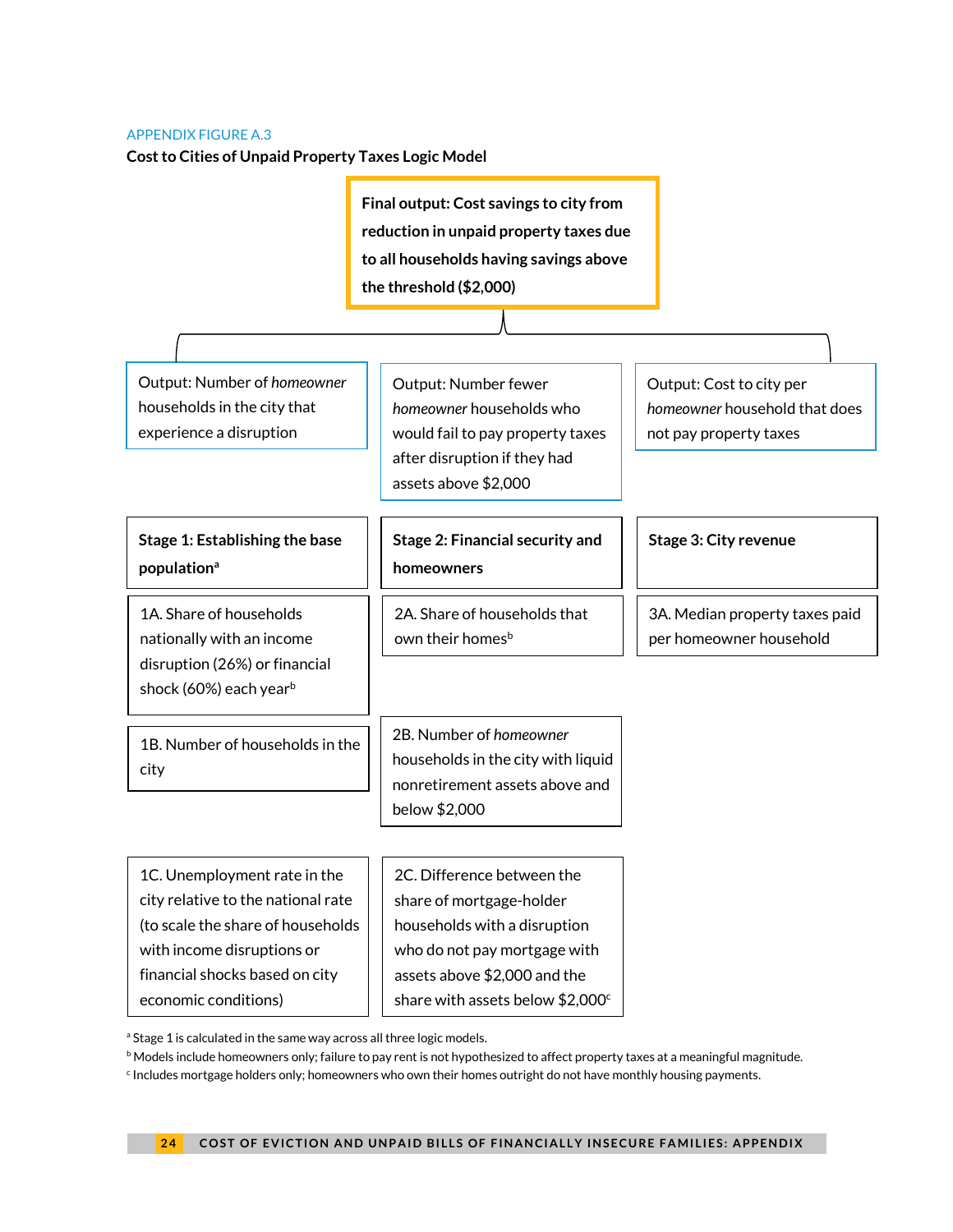## **Estimating the Total Cost of Eviction, Unpaid Utility Bills, and Missed Property Tax Payments**

Finally, to calculate a final cost to cities' budgets because of eviction, missed property taxes, and missed utility payments, all city subtotals are added together for both the lower- and upper-bound estimates. Thus, a range of costs is produced inclusive of the three factors (eviction, unpaid utility bills, and missed property tax payments) for each city.

# <span id="page-24-0"></span>City-Level Data

To derive final costs to cities of residents' financial insecurity, several data sources are used to produce the estimates of the cost of homelessness and the cost of missed utility bills. Property tax data are not described in this section because these estimates are all from the American Community Survey. The following describes the sources and assumptions behind the homelessness and utility bill estimates.

#### **Homelessness Cost Estimates**

To determine how much each city spent per homeless family in 2014–15, we use the number of homeless and the budget for homeless spending in the city. The following section describes the data sources and assumptions made for each city's estimate of the cost of caring for a homeless family.

*Chicago.* The count of homeless people in Chicago comes from the Annual Homeless Assessment Report (AHAR) to Congress and its point-in-time (PIT) estimates for 2015 (Henry et al. 2015). To approximate the number of households affected, the census count is converted from individuals to a household approximation. The 2015 PIT survey found that 64 percent of the homeless were single, so the remaining 36 percent of the people in the Chicago count are divided by two to approximate families. The number of homeless family units in Chicago is 82 percent of the number of homeless individuals.

Chicago budget data on homeless spending comes from the 2015 budget appropriations data portal and includes the line items for homeless services for youth and homeless services from the local budget.[7](#page-29-7)The resulting dollar amount from the budget is divided by the household count to approximate the money the city spent in 2014–15 per homeless household.

*Columbus.* The City of Columbus does not list homeless spending in its 2014–15 fiscal year budget. The estimate for the money it spent per temporarily homeless family came from Spellman and coauthors (2010, 5–3).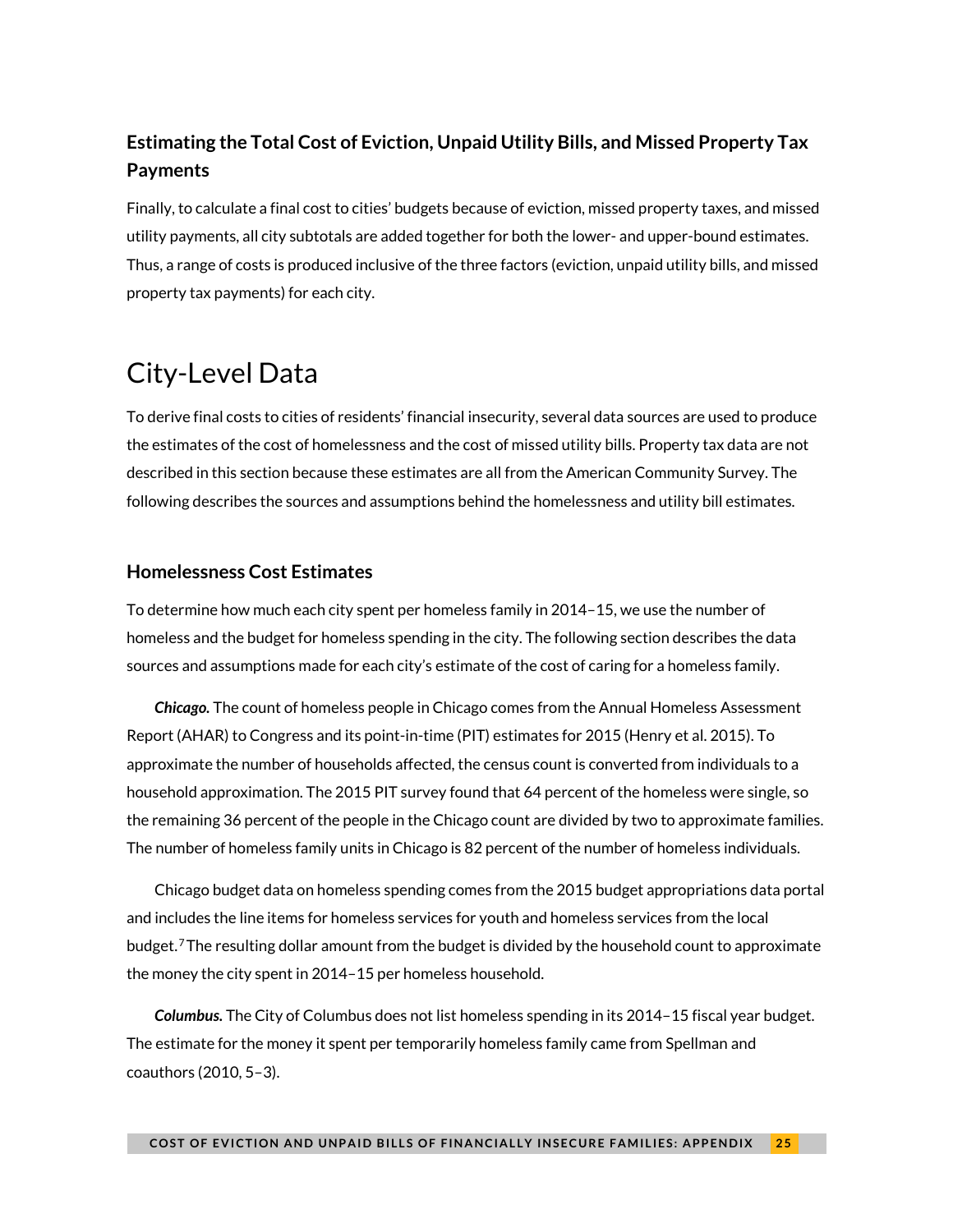*Dallas.* The 2014–15 Dallas budget provides the calculated estimate of the money spent per homeless family in the fiscal year 2015 proposed budget book (City of Dallas 2014).

*Houston.* The City of Houston does not list homeless spending in its 2014–15 fiscal year budget. The estimate for the money it spent per temporarily homeless family came from Spellman and coauthors (2010, 5–11).

*Los Angeles.* The count of homeless in Los Angeles (i.e., the city and county) comes from the AHAR to Congress and its PIT estimates for 2015 (Henry et al. 2015). To approximate the number of households affected, the census count is converted from individuals to a household approximation. The 2015 PIT survey found that 64 percent of the homeless were single, so the remaining 36 percent of the people in the Los Angeles count are divided by two to approximate families. The number of homeless family units in Los Angeles is 82 percent of the number of homeless individuals.

Los Angeles budget data on homeless spending comes from the 2014–15 fiscal year adopted budget (City of Los Angeles 2014, 185 and 401). The dollar amount from the budget is divided by the household count to approximate the money spent in 2014–15 per homeless household.

*Miami.* The count of homeless in Miami (i.e., the city of Miami and Miami-Dade County) comes from the AHAR to Congress and its PIT estimates for 2015 (Henry et al. 2015). To approximate the number of households affected, the census count is converted from individuals to a household approximation. The 2015 PIT survey found that 64 percent of the homeless were single, so the remaining 36 percent of the people in the Miami count are divided by two to approximate families. The number of homeless family units in Miami is 82 percent of the number of homeless individuals.

Miami budget data on homeless spending comes from the 2014–15 adopted budget and includes all expenditures for the homeless trust listed on page 163, with the exception of the domestic violence board line item.<sup>[8](#page-29-8)</sup>

*New Orleans.* The count of homeless in New Orleans (specifically New Orleans and Jefferson Parish) comes from the AHAR to Congress and its PIT estimates for 2015 (Henry et al. 2015). To approximate the number of households affected, the census count is converted from individuals to a household approximation. The 2015 PIT survey found that 64 percent of the homeless were single, so the remaining 36 percent of the people in the New Orleans count are divided by two to approximate families. The number of homeless family units in New Orleans is 82 percent of the number of homeless individuals.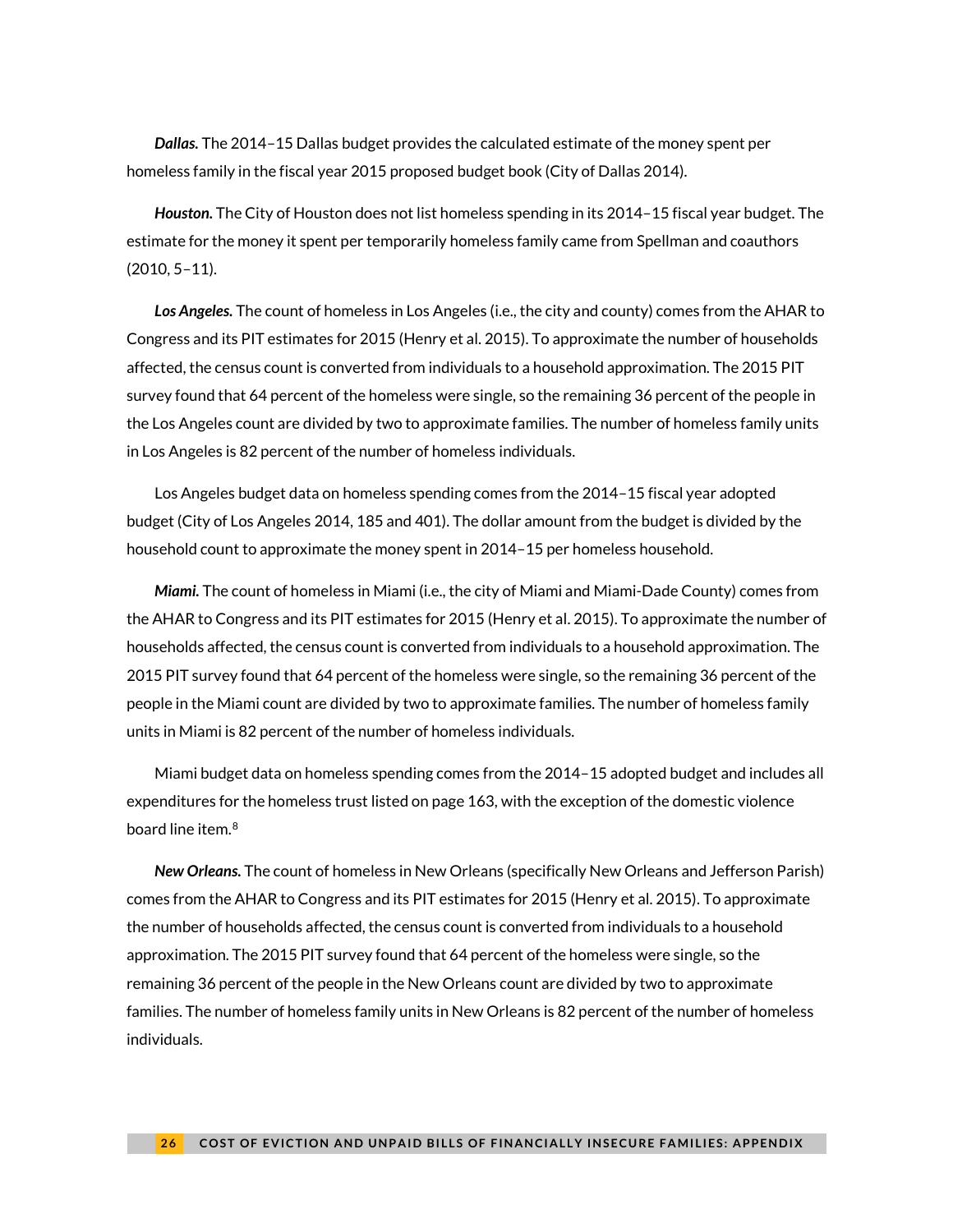New Orleans budget data on homeless spending come from the 2015 budget and includes expenses for homeless health care services from the operating budget book (City of New Orleans 2014, 264).

*New York City.* The count of homeless in New York City comes from the AHAR to Congress and its PIT estimates for 2015 (Henry et al. 2015). To approximate the number of households affected, the census count is converted from individuals to a household approximation. The 2015 PIT survey found that 64 percent of the homeless were single, so the remaining 36 percent of the people in the New York City count are divided by two to approximate families. The number of homeless family units in New York City is 82 percent of the number of homeless individuals.

New York City budget data on homeless spending came from the 2015 adopted budget (Council of the City of New York 2015, 2).

*San Francisco.* The count of homeless in San Francisco comes from the AHAR to Congress and its PIT estimates for 2015 (Henry et al. 2015). To approximate the number of households affected, the census count is converted from individuals to a household approximation. The 2015 PIT survey found that 64 percent of the homeless were single, so the remaining 36 percent of the people in the San Francisco count are divided by two to approximate families. The number of homeless family units in San Francisco is 82 percent of the number of homeless individuals.

San Francisco budget data on homeless spending comes from the 2014–15 adopted budget (City and County of San Francisco 2014, 161).

*Seattle.* The count of homeless in Seattle (i.e., the city of Seattle and King County) comes from the AHAR to Congress and its PIT estimates for 2015 (Henry et al. 2015). To approximate the number of households affected, the census count is converted from individuals to a household approximation. The 2015 PIT survey found that 64 percent of the homeless were single, so the remaining 36 percent of the people in the Seattle count are divided by two to approximate families. The number of homeless family units in Seattle is 82 percent of the number of homeless individuals.

Seattle budget data on homeless spending comes from the 2015 adopted budget information for emergency and transitional services (City of Seattle 2015, 197).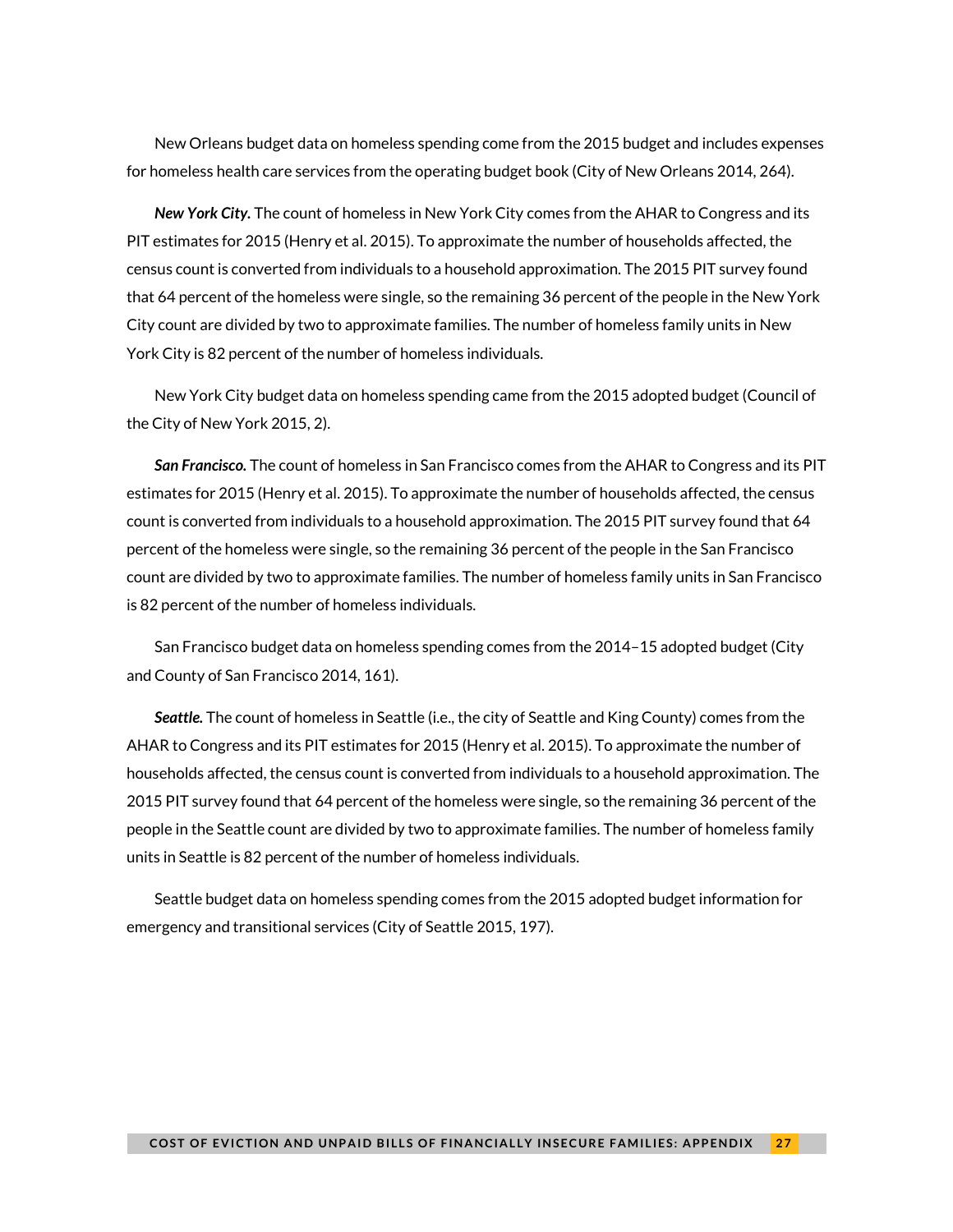#### **Utility Payment Estimates**

To determine how much money each city might lose in utility revenue in 2015, we collect data about the public utilities in each city. The following section describes the data sources and assumptions we make for each city's estimate of lost revenue because of missed payments for water and electric utility bills.

*Chicago.* Annual water usage estimates for 2015 are based on calculations from the average monthly bill across 30 cities, which finds that households of four would pay to use 100 gallons of water per person per day for water, sewage, and storm water services. [9](#page-29-9) These usage estimates are then combined with city-specific rate information to estimate an average household cost.

Chicago does not have a public electric company, but charges its residents a utility tax on its usage of 0.628 cents for the first 2,000 kilowatt hours (kwh) per month. The average monthly residential electricity usage in Illinois in 2015 was 719 kwh, and the bill was  $$89.91,^{10}$  $$89.91,^{10}$  $$89.91,^{10}$  so the municipal tax paid each year is calculated based on these data points.

*Columbus.* Annual water usage estimates for 2015 are based on calculations from the average monthly bill across 30 cities, which finds that households of four would pay to use 100 gallons of water per person per day for water, sewage, and storm water services.<sup>[11](#page-29-11)</sup> These usage estimates are then combined with city-specific rate information to estimate an average household cost.

Columbus has a small public electric company that serves approximately 14,000 residential customers.  $^{12}$  $^{12}$  $^{12}$  The average monthly residential electricity usage in Ohio in 2015 was 877 kwh,  $^{13}$  $^{13}$  $^{13}$  and residential public utility customers in Columbus are charged \$.0873/kwh with a \$10.70 billing fee. The electricity estimate for Columbus is calculated for the 14,000 public electricity users, rather than the whole population.

*Dallas.* Annual water usage estimates for 2015 are based on calculations from the average monthly bill across 30 cities, which finds that households of four would pay to use 100 gallons of water per person per day for water, sewage, and storm water services.<sup>[14](#page-29-14)</sup> These usage estimates are then combined with city-specific rate information to estimate an average household cost. Dallas has no public electric company.

*Houston.* Annual water usage estimates for 2015 are based on calculations from the average monthly bill across 30 cities, which finds that households of four would pay to use 100 gallons of water per person per day for water, sewage, and storm water services.<sup>[15](#page-29-15)</sup> These usage estimates are then combined with city-specific rate information to estimate an average household cost. Houston has no public electric company.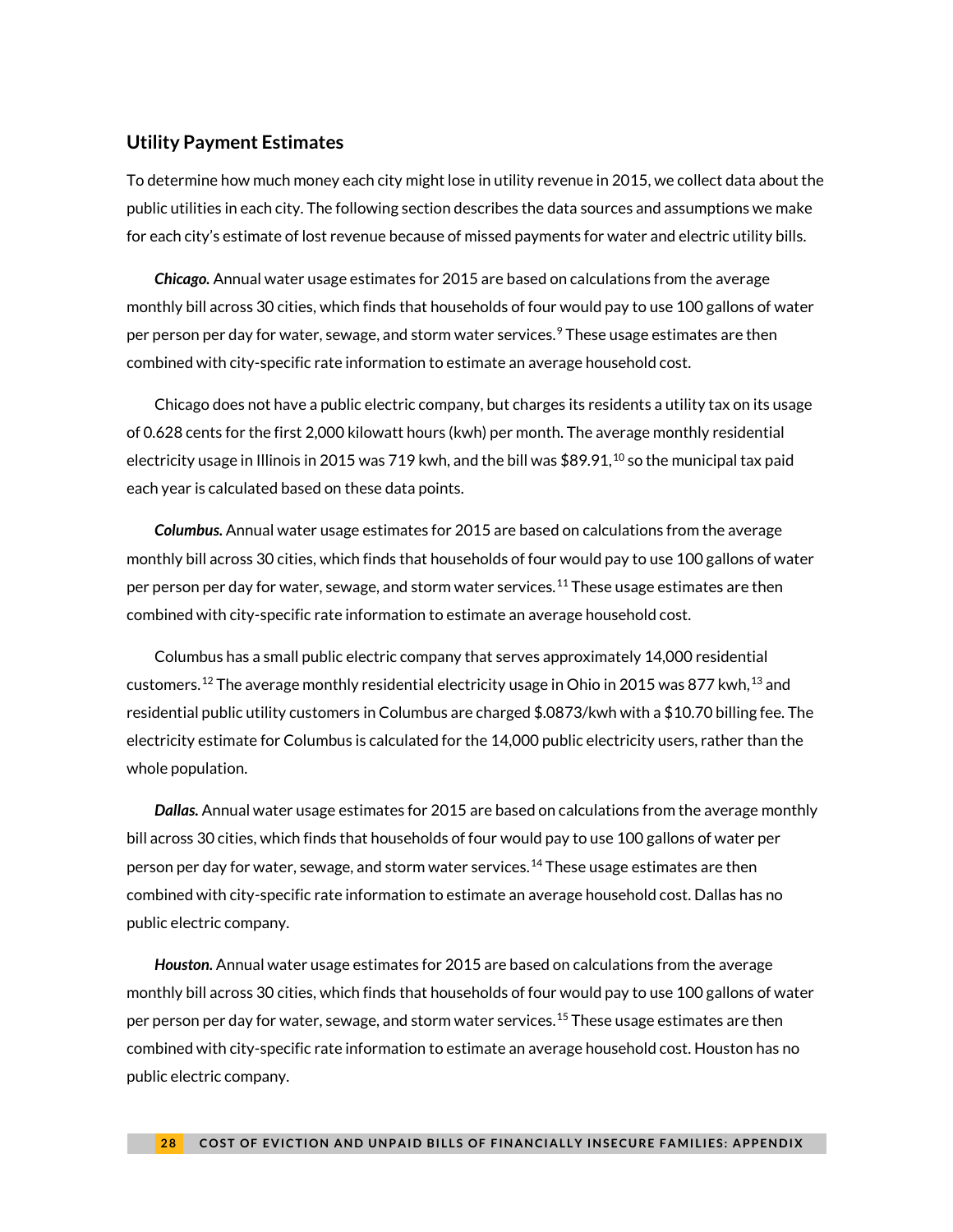*Los Angeles.* Annual water usage estimates for 2015 are based upon calculations from the average monthly bill across 30 cities, which finds that households of four would pay to use 100 gallons of water per person per day for water, sewage, and storm water services.[16](#page-29-16) These usage estimates are then combined with city-specific rate information to estimate an average household cost.

Los Angeles does not have a public electric company, but it does charge a 10 percent utility tax on its usage among residents. The average California residential customer used 577 kwh per month in  $2015$ .<sup>[17](#page-29-17)</sup> The average public electricity bill paid in Los Angeles for a 500 kwh customer in October 2014 (\$78.88), as published in the *Los Angeles Times*, [18](#page-29-18) is used to calculate the annual utility users tax paid per household.

*Miami.* Annual water usage estimates for 2015 are made comparable to the other cities by calculating rates for a residential customer who uses 12,000 gallons of water a month (the amount a household was estimated to have used in other cities). The average monthly bill published by the Miami-Dade Water and Sewer Department is \$51.11 for 6,750 gallons.<sup>[19](#page-29-19)</sup> The monthly bill is then adjusted to reflect 12,000 gallons of monthly usage. Miami has no public electric company.

*New Orleans.* Annual estimates for water and sewer bills are compiled from the Sewerage and Water Board of New Orleans rates.<sup>[20](#page-29-20)</sup> To be consistent with the other cities, estimates are based on a household of four people using 100 gallons of water per day in a month (or 12,000 gallons of water a month, the amount a household was estimated to have used in other cities). The charges for water service and quantity, sewage service and volume, and the annual safe drinking water administrative fee are compiled into one annual charge for such a household. New Orleans has no public electric company.

*New York City.* Annual water usage estimates for 2015 are based on calculations from the average monthly bill across 30 cities, which finds that households of four would pay to use 100 gallons of water per person per day for water, sewage, and storm water services.<sup>[21](#page-29-21)</sup> These usage estimates are then combined with city-specific rate information to estimate an average household cost. New York City has no public electric company.

*San Francisco.* Annual water usage estimates for 2015 are based on calculations of the average monthly bill across 30 cities, which finds that households of four would pay to use 100 gallons of water per person per day for water, sewage, and storm water services.<sup>[22](#page-29-22)</sup> These usage estimates are then combined with city-specific rate information to estimate an average household cost. San Francisco has no public electric company.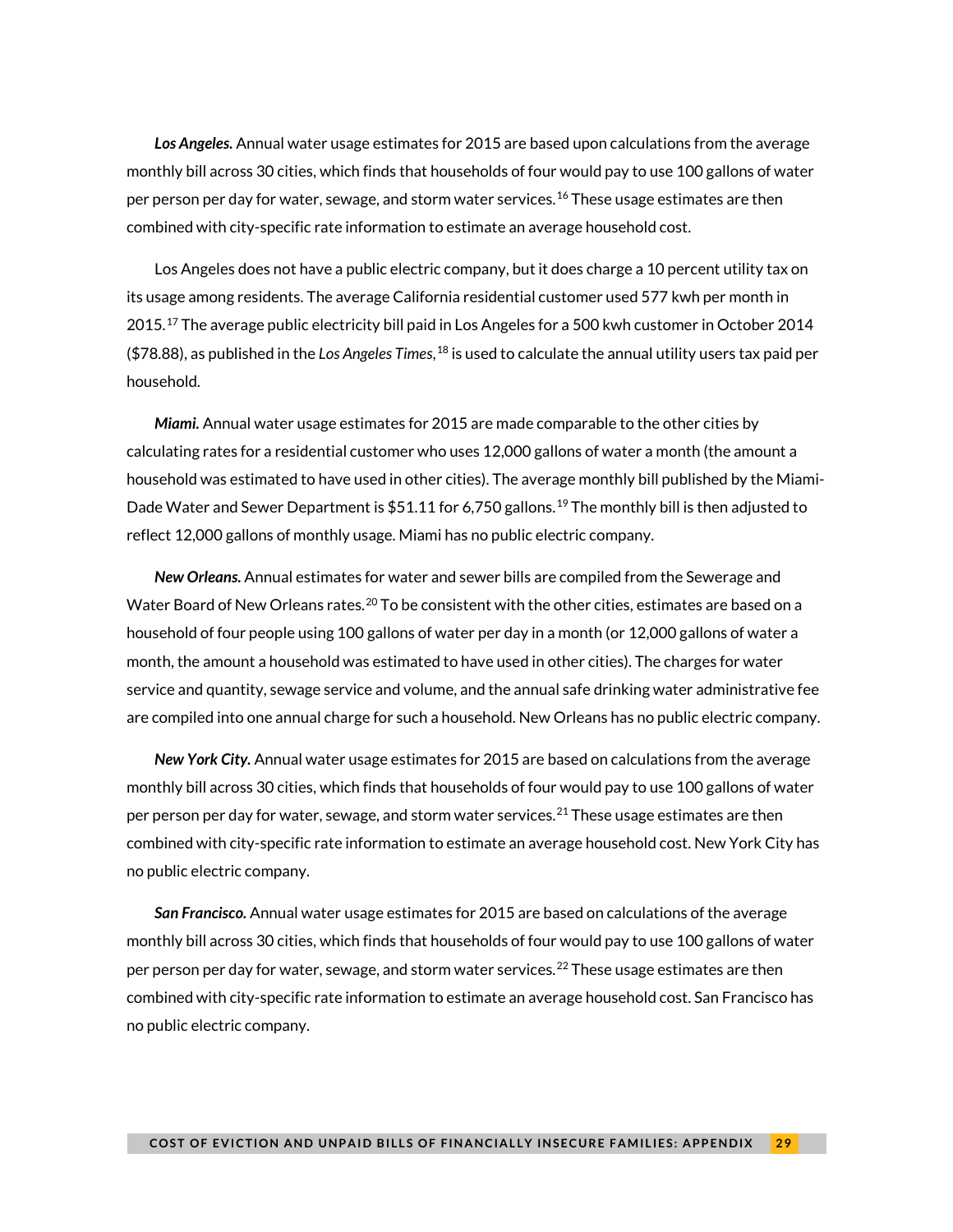<span id="page-29-7"></span>*Seattle.* Annual water usage estimates for 2015 are based on calculations from the average monthly bill across 30 cities, which finds that households of four would pay to use 100 gallons of water per person per day for water, sewage, and storm water services.<sup>[23](#page-29-23)</sup> These usage estimates are then combined with city-specific rate information to estimate an average household cost.

<span id="page-29-9"></span><span id="page-29-8"></span>Seattle's public electric company, Seattle City Light, published its average residential power bill for 2015 in its annual report (Seattle City Light 2015, 77).

## <span id="page-29-10"></span><span id="page-29-0"></span>Notes

- <span id="page-29-12"></span><span id="page-29-11"></span><span id="page-29-1"></span> $^1$  City-specific household counts come from "Households and Families: 2015 American Community Survey 1-Year Estimates," US Census Bureau, American Fact Finder, accessed January 10, 2017, [https://factfinder.census.gov/faces/tableservices/jsf/pages/productview.xhtml?pid=ACS\\_15\\_1YR\\_S1101&prod](https://factfinder.census.gov/faces/tableservices/jsf/pages/productview.xhtml?pid=ACS_15_1YR_S1101&prodType=table) [Type=table.](https://factfinder.census.gov/faces/tableservices/jsf/pages/productview.xhtml?pid=ACS_15_1YR_S1101&prodType=table)
- <span id="page-29-16"></span><span id="page-29-15"></span><span id="page-29-14"></span><span id="page-29-13"></span><span id="page-29-2"></span><sup>2</sup> City-specific unemployment rates for 2015 come from "Local Area Unemployment Statistics: Unemployment Rates for the 50 Largest Cities," Bureau of Labor Statistics, last updated April 15, 2016, [https://www.bls.gov/lau/lacilg15.htm.](https://www.bls.gov/lau/lacilg15.htm) Data for New Orleans, which is also a county (Orleans Parish), come from "Labor Force Data by County, 2015 Annual Averages," Bureau of Labor Statistics, last updated April 15, 2016, [https://www.bls.gov/lau/laucnty15.txt.](https://www.bls.gov/lau/laucnty15.txt) The national unemployment rate for 2015 (5.3 percent) comes from "Databases, Tables, and Calculators by Subject: Labor Force Statistics from the Current Population Survey," Bureau of Labor Statistics, accessed January 10, 2017[, https://data.bls.gov/timeseries/LNU04000000?](https://data.bls.gov/timeseries/LNU04000000?years_option=all_years&periods_option=specific_periods&periods=Annual+Data) [years\\_option=all\\_years&periods\\_option=specific\\_periods&periods=Annual+Data.](https://data.bls.gov/timeseries/LNU04000000?years_option=all_years&periods_option=specific_periods&periods=Annual+Data)
- <span id="page-29-20"></span><span id="page-29-19"></span><span id="page-29-18"></span><span id="page-29-17"></span><span id="page-29-3"></span> $3$  The eviction model assumes that all the people evicted in our model use city homeless services. This assumption helps compensate for low and uncertain measurement of the evicted population in available data sources. We make this assumption for two reasons. First, the Survey of Income and Program Participation's estimate of evictions is much lower than other survey estimates (e.g., Matthew Desmond in his book *Evicted: Poverty and Profit in the American City* estimates with his survey that 16 percent of households encounter eviction in a year). SIPP estimates are unusually low because households who face housing disruptions from eviction are also those most likely to leave the SIPP sample. Second, while there are numerous surveys of homeless individuals, including the point-in-time surveys conducted every year across the nation on the same night and reported to the US Department of Housing and Urban Development, no national survey records evicted households. We have no national estimate of how many evicted households become homeless.
- <span id="page-29-23"></span><span id="page-29-22"></span><span id="page-29-21"></span><span id="page-29-4"></span> $4$  This average is based on authors' calculations from Mills and coauthors (2016).
- <span id="page-29-5"></span> $^5$  Because of data limitations, this analysis uses rates of missed mortgage payments as a proxy for missed property tax payments. We use the SIPP to estimate how income disruptions relate to different financial hardship outcomes (e.g., eviction, missed utility bills, and missed mortgage payments) for households with different levels of savings. But the SIPP does not ask if property tax payments were missed. Because property tax payments for many homeowners are bundled via escrow with mortgage payments, this is a reasonable proxy.
- <span id="page-29-6"></span><sup>6</sup> All property tax data come from "Mortgage Status by Median Real Estate Taxes Paid (Dollars): Universe: Owner-Occupied Housing Units, 2015 American Community Survey 1-Year Estimates," US Census Bureau, American Fact Finder, accessed January 10, 2017[, https://factfinder.census.gov/faces/tableservices/jsf/](https://factfinder.census.gov/faces/tableservices/jsf/pages/productview.xhtml?pid=ACS_15_5YR_B25103&prodType=table) [pages/productview.xhtml?pid=ACS\\_15\\_5YR\\_B25103&prodType=table.](https://factfinder.census.gov/faces/tableservices/jsf/pages/productview.xhtml?pid=ACS_15_5YR_B25103&prodType=table) The American Community Survey may overestimate the property taxes that households pay, especially within municipalities that offer tax breaks to low-income households. A 2016 Lincoln Institute of Land Policy report finds that the real property tax rate for a \$150,000 home for the 10 cities studied is often lower than that paid on a \$300,000 home (Lincoln and Minnesota 2016). Many states and municipalities also provide tax breaks to elderly residents and long-term homeowners, which can substantially lower individual tax bills. The ACS provides the same benchmark for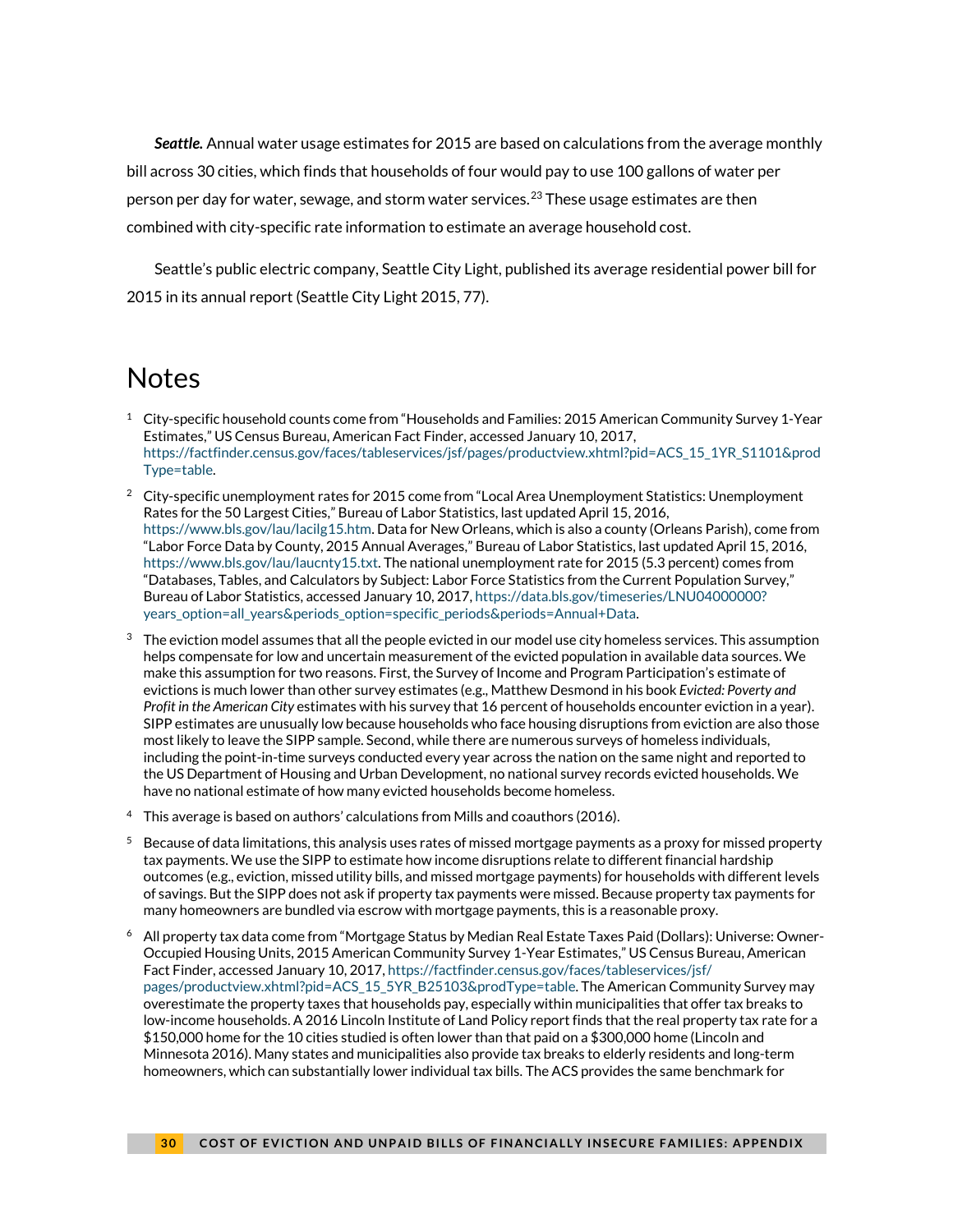measurement across the 10 cities studied, but is based on self-reported household data that may not take into account the tax breaks households receive.

- $7$  "Budget–2015 Budget Ordinance–Appropriations," City of Chicago, accessed January 10, 2017, [https://www.cityofchicago.org/city/en/depts/obm/dataset/budget---2015-budget-ordinance--](https://www.cityofchicago.org/city/en/depts/obm/dataset/budget---2015-budget-ordinance---appropriations.html) [appropriations.html.](https://www.cityofchicago.org/city/en/depts/obm/dataset/budget---2015-budget-ordinance---appropriations.html)
- <sup>8</sup> "FY 2014–15 Adopted Budget and Multiyear Capital Plan: Homeless Trust," Miami-Dade County, accessed January 10, 2017[, http://www.miamidade.gov/budget/library/FY2014-15/adopted/volume3/homeless](http://www.miamidade.gov/budget/library/FY2014-15/adopted/volume3/homeless-trust.pdf)[trust.pdf.](http://www.miamidade.gov/budget/library/FY2014-15/adopted/volume3/homeless-trust.pdf)
- <sup>9</sup> Brett Walton, "Price of Water 2015: Up 6 Percent in 30 Major US Cities; 41 Percent Rise Since 2010," Circle of Blue, April 22, 2015[, http://www.circleofblue.org/2015/world/price-of-water-2015-up-6-percent-in-30-major](http://www.circleofblue.org/2015/world/price-of-water-2015-up-6-percent-in-30-major-u-s-cities-41-percent-rise-since-2010/)[u-s-cities-41-percent-rise-since-2010/.](http://www.circleofblue.org/2015/world/price-of-water-2015-up-6-percent-in-30-major-u-s-cities-41-percent-rise-since-2010/)
- $10$  "Frequently Asked Questions: How Much Electricity Does an American Home Use?" US Energy Information Administration, last updated October 18, 2016[, https://www.eia.gov/tools/faqs/faq.cfm?id=97&t=3.](https://www.eia.gov/tools/faqs/faq.cfm?id=97&t=3)
- <sup>11</sup> Walton, "Price of Water 2015."
- <sup>12</sup> "Power FAQs: Electricity," City of Columbus, accessed January 10, 2017, [https://www.columbus.gov/utilities/customers/Power-FAQ-s/.](https://www.columbus.gov/utilities/customers/Power-FAQ-s/)
- <sup>13</sup> "Frequently Asked Questions: How Much Electricity Does an American Home Use?"
- <sup>14</sup> Walton, "Price of Water 2015."
- <sup>15</sup> Walton, "Price of Water 2015."
- 16 Walton, "Price of Water 2015."
- <sup>17</sup> "Frequently Asked Questions: How Much Electricity Does an American Home Use?"
- <sup>18</sup> Jeff McDonald, "California Electric Bill Shock: Private Firms Charge Way More Than Public Utilities," *Los Angeles Times*, June 14, 2015[, http://www.latimes.com/local/lanow/la-me-ln-electric-bills-differ-private-companies](http://www.latimes.com/local/lanow/la-me-ln-electric-bills-differ-private-companies-charge-more-than-public-utilities-20150614-story.html)[charge-more-than-public-utilities-20150614-story.html.](http://www.latimes.com/local/lanow/la-me-ln-electric-bills-differ-private-companies-charge-more-than-public-utilities-20150614-story.html)
- <sup>19</sup> "Rates, Fees, and Charges," Miami-Dade County, last updated October 4, 2016, [http://www.miamidade.gov/water/rates.asp.](http://www.miamidade.gov/water/rates.asp)
- <sup>20</sup> "S&WB Billing Rates," New Orleans Sewerage and Water Board, accessed January 10, 2017, [https://www.swbno.org/custserv\\_information\\_rates.asp.](https://www.swbno.org/custserv_information_rates.asp)
- <sup>21</sup> Walton, "Price of Water 2015."
- <sup>22</sup> Walton, "Price of Water 2015."
- <sup>23</sup> Walton, "Price of Water 2015."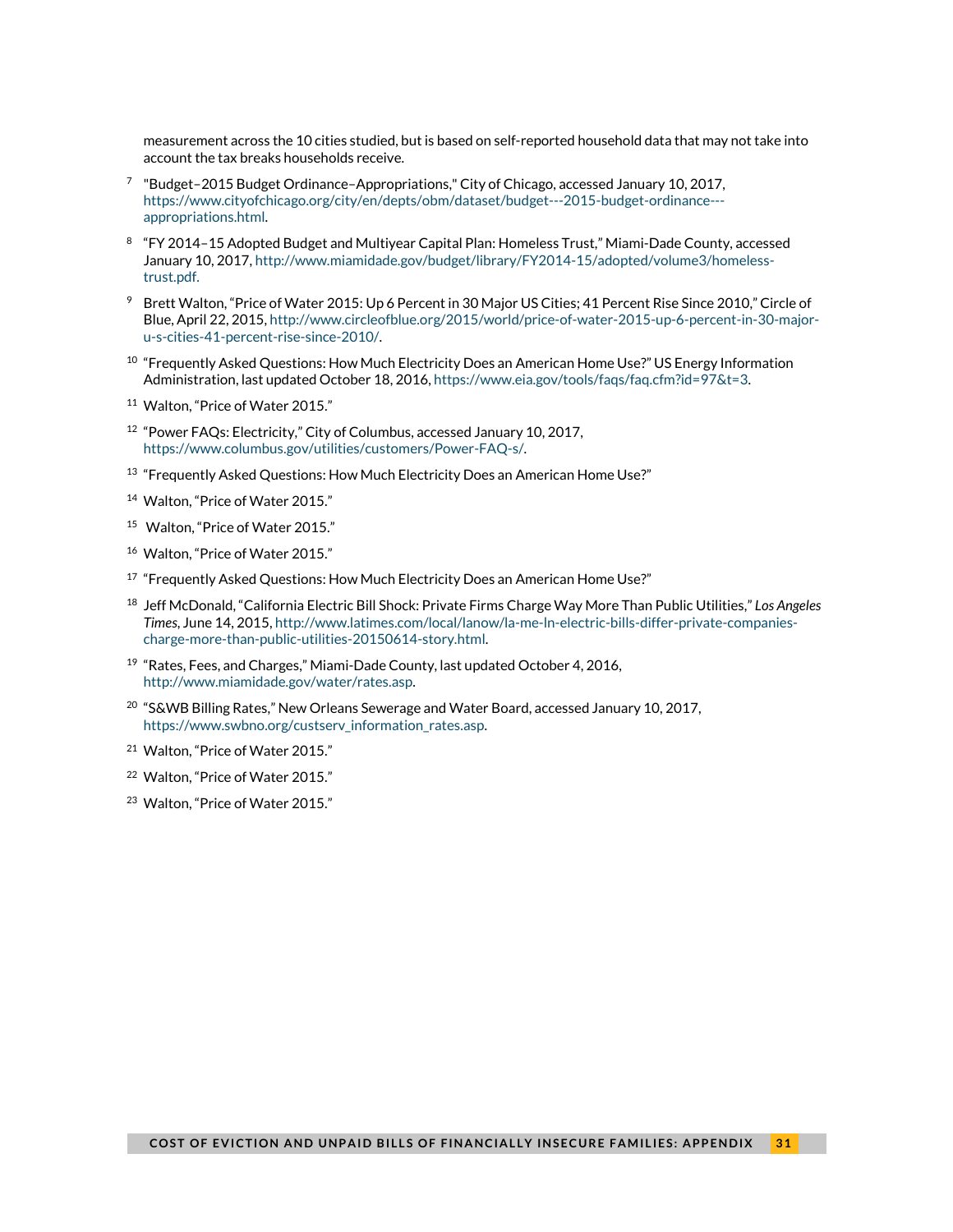## <span id="page-31-0"></span>References

- City and County of San Francisco. 2014. *[Budget and Appropriation Ordinance as of July 22, 2014.](http://sfcontroller.org/sites/default/files/FileCenter/Documents/5550-AAO%20FY%2014-15%20and%20FY%2015-16%20FINAL%20for%20Print%202014.07.28%20for%20posting.pdf)* San Francisco: City and County of San Francisco.
- City of Dallas. 2014. *[Annual Budget for Fiscal Year 2014–2015.](http://www.dallascityhall.com/Budget/proposed_1415/FY15-ProposedBudgetBook.pdf)* Dallas: City of Dallas.
- City of Los Angeles. 2014. *[Budget for the Fiscal Year: Beginning July 1, 2014, Ending June 30, 2015.](http://www.lacontroller.org/2014_2015_adopted_budget)* Los Angeles: City of Los Angeles.
- City of New Orleans. 2014. *[2015 Annual Operating Budget: City of New Orleans.](http://www.nola.gov/getattachment/Mayor/Budget/2015-Proposed-Budget-Book.pdf/)* New Orleans: City of New Orleans.
- City of Seattle. 2015. *[2016 Adopted Budget.](http://www.seattle.gov/financedepartment/16AdoptedBudget/documents/2016adoptedbudget.pdf)* Seattle: City of Seattle.
- Council of the City of New York. 2015. ["Report on the Committees on Finance and General Welfare on the Fiscal](http://council.nyc.gov/html/budget/2016/ex/dhs.pdf)  [Year 2016 Executive Budget for the Department of Homeless Services."](http://council.nyc.gov/html/budget/2016/ex/dhs.pdf) New York City: Council of the City of New York.
- Elliott, Diana, Caroline Ratcliffe, and Emma Kalish. 2016. ["The Financial Health of Detroit Residents.](https://www.urban.org/research/publication/financial-health-detroit-residents)" Washington, DC: Urban Institute.
- Henry, Meghan, Azim Shivji, Tanya de Sousa, and Rebecca Cohen. 2015. *[The 2015 Annual Homeless Assessment](https://www.hudexchange.info/resources/documents/2015-AHAR-Part-1.pdf)  [Report \(AHAR\) to Congress, Part 1: Point-in-Time Estimates of Homelessness.](https://www.hudexchange.info/resources/documents/2015-AHAR-Part-1.pdf)* Washington, DC: US Department of Housing and Urban Development, Office of Community Planning and Development.
- Lincoln and Minnesota (Lincoln Institute of Land Policy and the Minnesota Center for Fiscal Excellence). 2016. *[50-](http://www.lincolninst.edu/publications/other/50-state-property-tax-comparison-study-0)* [State Property Tax Comparison Study for Taxes Paid in 2015.](http://www.lincolninst.edu/publications/other/50-state-property-tax-comparison-study-0) Cambridge, MA: Lincoln Institute of Land Policy; St. Paul: Minnesota Center for Fiscal Excellence.
- McKernan, Signe-Mary, Caroline Ratcliffe, Breno Braga, and Emma Cancian Kalish. 2016. ["Thriving Residents,](https://www.urban.org/research/publication/thriving-residents-thriving-cities-family-financial-security-matters-cities)  [Thriving Cities: Family Financial Security Matters for Cities."](https://www.urban.org/research/publication/thriving-residents-thriving-cities-family-financial-security-matters-cities) Washington, DC: Urban Institute.
- Mills, Gregory B., Signe-Mary McKernan, Caroline Ratcliffe, Sara Edelstein, Mike Pergamit, Breno Braga, Heather Hahn, et al. 2016. *[Building Savings for Success: Early Impacts from the Assets for Independence Program Randomized](https://www.urban.org/research/publication/building-savings-success)  [Evaluation.](https://www.urban.org/research/publication/building-savings-success)* Washington, DC: Urban Institute.
- Pew (The Pew Charitable Trusts). 2015. ["The Role of Emergency Savings in Family Financial Security: How Do](http://www.pewtrusts.org/%7E/media/assets/2015/10/emergency-savings-report-1_artfinal.pdf)  [Families Cope With Financial Shocks?"](http://www.pewtrusts.org/%7E/media/assets/2015/10/emergency-savings-report-1_artfinal.pdf) Washington, DC: Pew.
- Seattle City Light. 2015. *[Utility of the Future, Opportunities and Challenges: 2015 Annual Report Financial Information.](http://www.seattle.gov/light/pubs/annualrpt/2015/flipbook/index.html?page=1)* Seattle: Seattle City Light.
- Spellman, Brooke, Jill Khadduri, Brian Sokol, and Josh Leopold. 2010. *[Costs Associated with First-Time Homelessness](https://www.huduser.gov/portal/publications/pdf/Costs_Homeless.pdf)  [for Families and Individuals.](https://www.huduser.gov/portal/publications/pdf/Costs_Homeless.pdf)* Washington, DC: US Department of Housing and Urban Development, Office of Policy Development and Research.